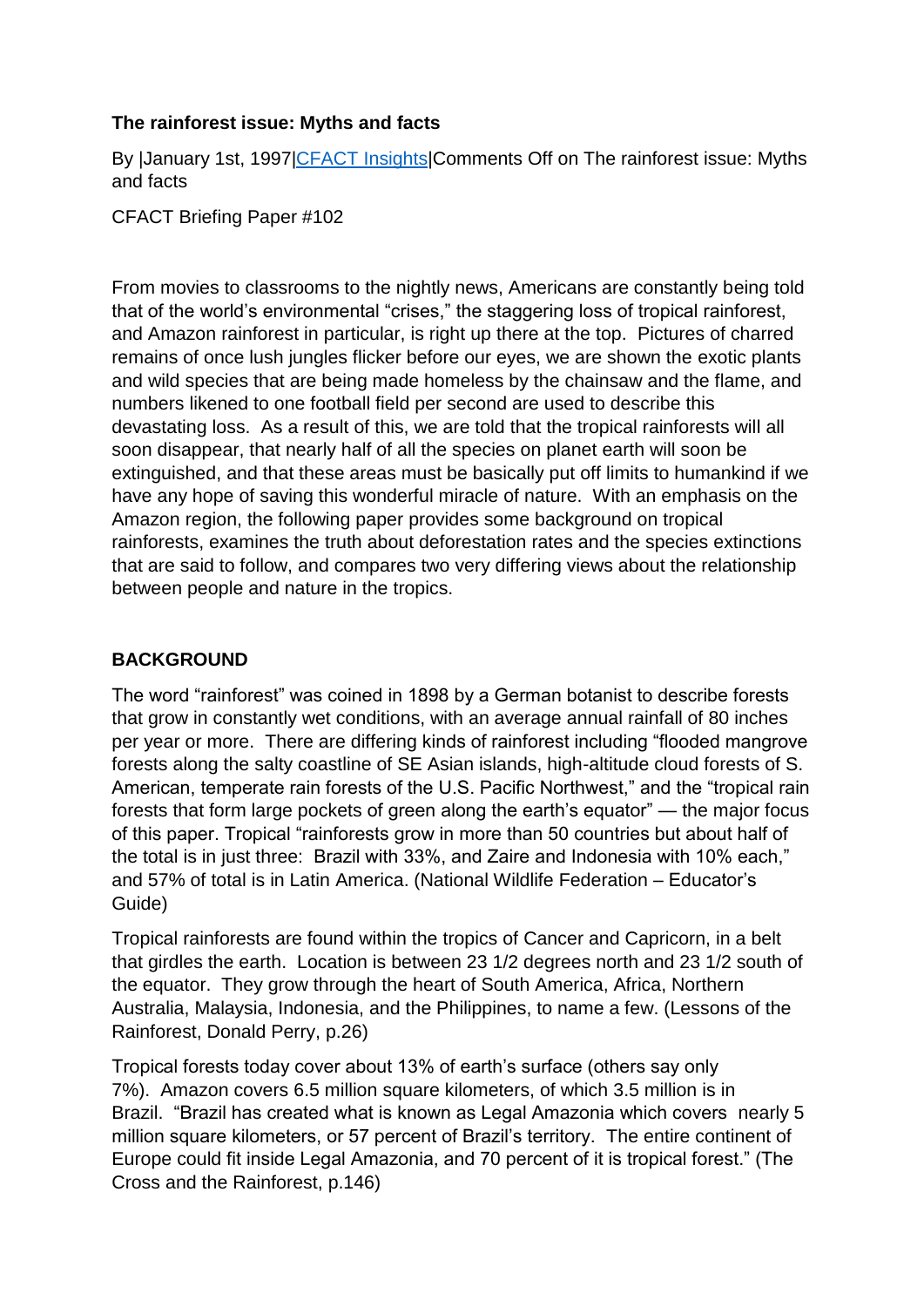Within the Americas, tropical rainforests are located in five main regions: Mexico and Central America (known as Mesoamerica), Pacific Coastal Columbia and Ecuador (known as the Choco which extends from the Panama border south to northern Ecuador, is the wettest region in the world, and in terms of biological diversity is thought to be one of the most important in the world), the Caribbean Islands, the Guianas and Amazonia (which contain the largest contiguous rainforest in the world including part of eight countries — Bolivia, Brazil, Columbia, French Guiana, Guyana, Peru, Suriname and Venezuela – app. 7 million square kilometers), and finally, Atlantic Coastal Brazil. (Lessons from the Rainforest, Ghillean Prance, pp. 53-54).

Early explorers to Brazil and Zaire were probably the first to use the word "jungle" because as they traveled through on boats, riverbanks were tangled with vegetation and they thought the interior was probably that way too. But the edges have thicker plant growth because of extra light. Interior is made of trees, shrubs, vines, ferns and other plants "growing to form a complex system of layers." (NWF – Educator's Guide)

#### **Characteristics**

There are three main characteristics of the tropical rainforests. First, is lush vegetation with dense, closed forests and high canopies that allow little light to reach the ground. Second is rich flora and several endemic species. Third is stratification. ("Environmental Gore," Evaristo de Miranda, p.154)

On top is the emergent layer of giant trees, growing to heights of 115 to 250 feet. Only one or two emergents per acre usually, and have small leaves, umbrella shaped crowns and tall, slender trunks.

Next is canopy layer at 65 to 100 feet formed by flat-crowned trees that offer nearcontinuous cover over the forest. Catch most of the sun's rays, allowing only 2 to 5 percent to slip through to forest floor.

Below this is understory of trees that usually don't grow higher than 15 feet or so along with young canopy trees and shrubs. Many have large leaves that may help absorb light in dim understory.

On forest floor, air is very still, humidity is almost always above 70%, and temperature is relatively constant and other than seedlings, herbs, and ferns, vegetation is sparse due to lack of light. Also, mostly free from decaying logs and dead leaves since high temps and humidity are good place for billions of microorganisms in soil to break down debris quickly. "This fast and continual recycling of nutrients is what keeps rainforest systems working so efficiently, despite their shallow, relatively infertile soil." (NWF-Educator's Guide)

According to one study, 75% of the nutrients found in rain forests is located in the plants, 17% is in decomposing matter, and only 8% is in the soil itself. Therefore,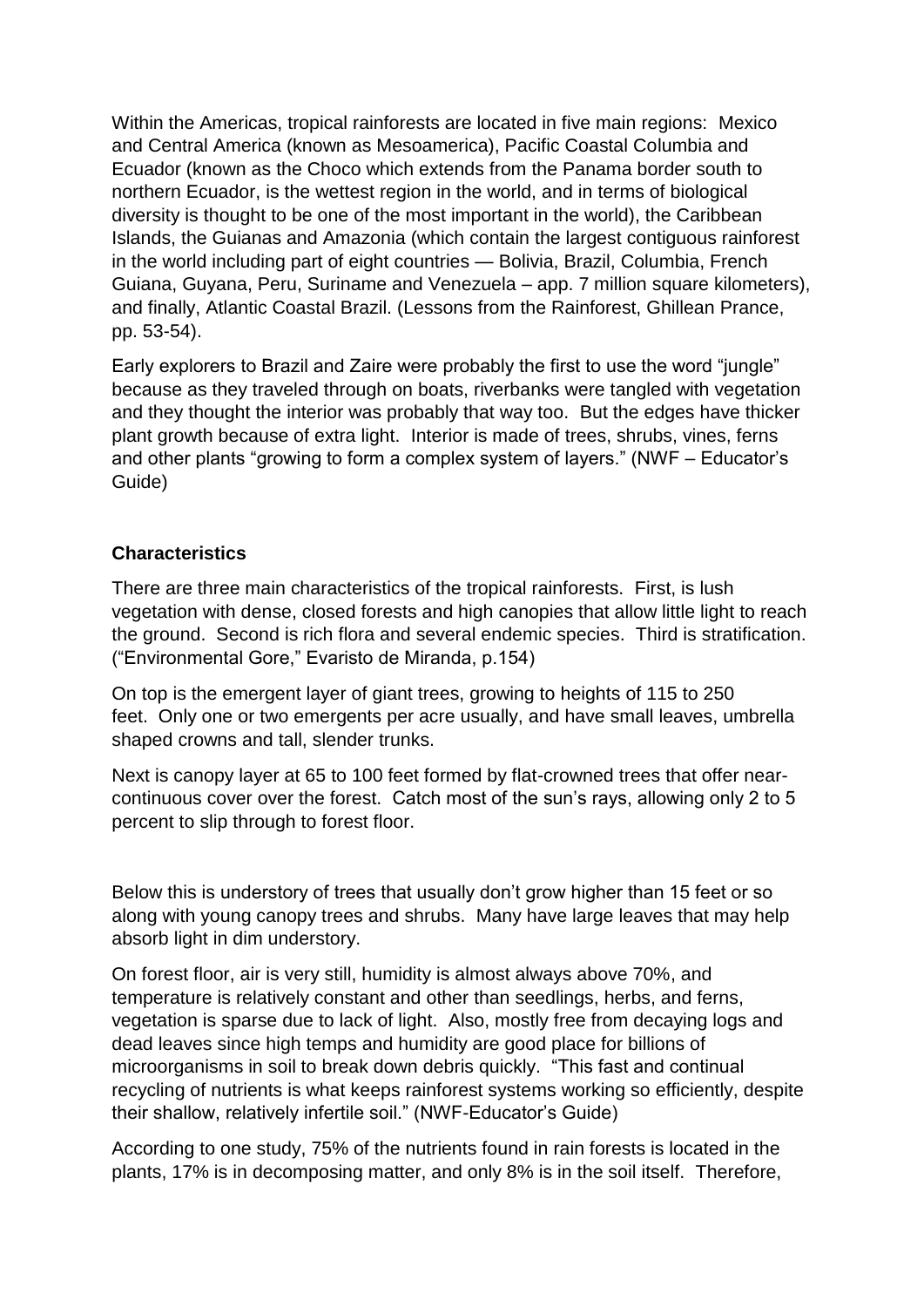they have developed as closed systems where "anatomical, physiological, biochemical, and ecological mechanisms…guarantee little loss, little uptake from the sources, and thus, conservation of nutrients." (deMiranda – p.155)

The benefits of the rainforest First and foremost, tropical rainforests "are home to a vast biological array of living organisms…and support more plant and animal species per unit area, as well as overall, than any other ecosystem on earth." Current estimates of the total number of living species on the planet range from five to 30 million or more, of which only 1.4 million have been described by scientists. More than two-thirds of these species come from tropical rain forests, basically because the forest are home to the most species-rich groups in the world — anthropods and flowering plants.

Peru, for instance, is home to around 30,000 species of plants; Columbia, a country as big as New Mexico and Texas combined, has more than 1,550 bird species (twice the number round in North America); a single river in Brazil harbors more species of fish than all the rivers in the U.S….A world record was established in 1988 by Alwyn H. Gentry who identified about 300 tree species in each of two one-hectare (2.47 acres/hectare) plots in Iquitos, Peru." (de Miranda, pp. 155-156).

"The Amazon River drainage basin alone supports about 5,000 kinds of fishes, nearly equal to all those in the Atlantic Ocean, while little Panama boasts as many plant species as the entire continent of Europe." (Richard Nalley, Science Digest, p.56)

"Tropical rainforests are also important because they supply a great variety of commercial and noncommercial products: timber (some highly prized woods such as teak, mahogany, and rosewood), fuel wood, fruits, vegetables, nuts and spices, medicines (a quarter of all medically-active substances come from tropical plants [including treatment for childhood leukemia], and…around 70% of the 3,000 plants identified by the U.S. National Cancer Institute as having anti-cancer properties are tropical rain forest species." (de Miranda p.156)

The rainforest provides a virtual pantry of goods commonly used including canes and fibers like bamboo, rattan, and jute (for rope, twine and burlap), fruits and veggies like avocados, bananas, mangos, papaya, passion fruit, and pineapple, spices and flavors including allspice, pepper, nutmeg, cinnamon, vanilla, paprika, cloves, and ginger, oils like camphor, coconut, sandalwood, and palm, medicines like curare, ipecac, and quinine, and a host of other things like Brazil nuts, cashews, and tea. (NWF Educator's Guide, P.17)

Other products like sugar, peanuts, and sesame seeds are thought to have their origin in tropical habitats, and for products like corn, rice and bananas, tropical forests "offer genetic improvements of several major crops…In 1970 the U.S. corn crop was hit with a blight that destroyed half the crop in many areas. The costs amounted to \$2 billion in one year…[but] the crisis was remedied through interbreeding an immune form of corn that originally derived from the ancestral home of corn, Mexico."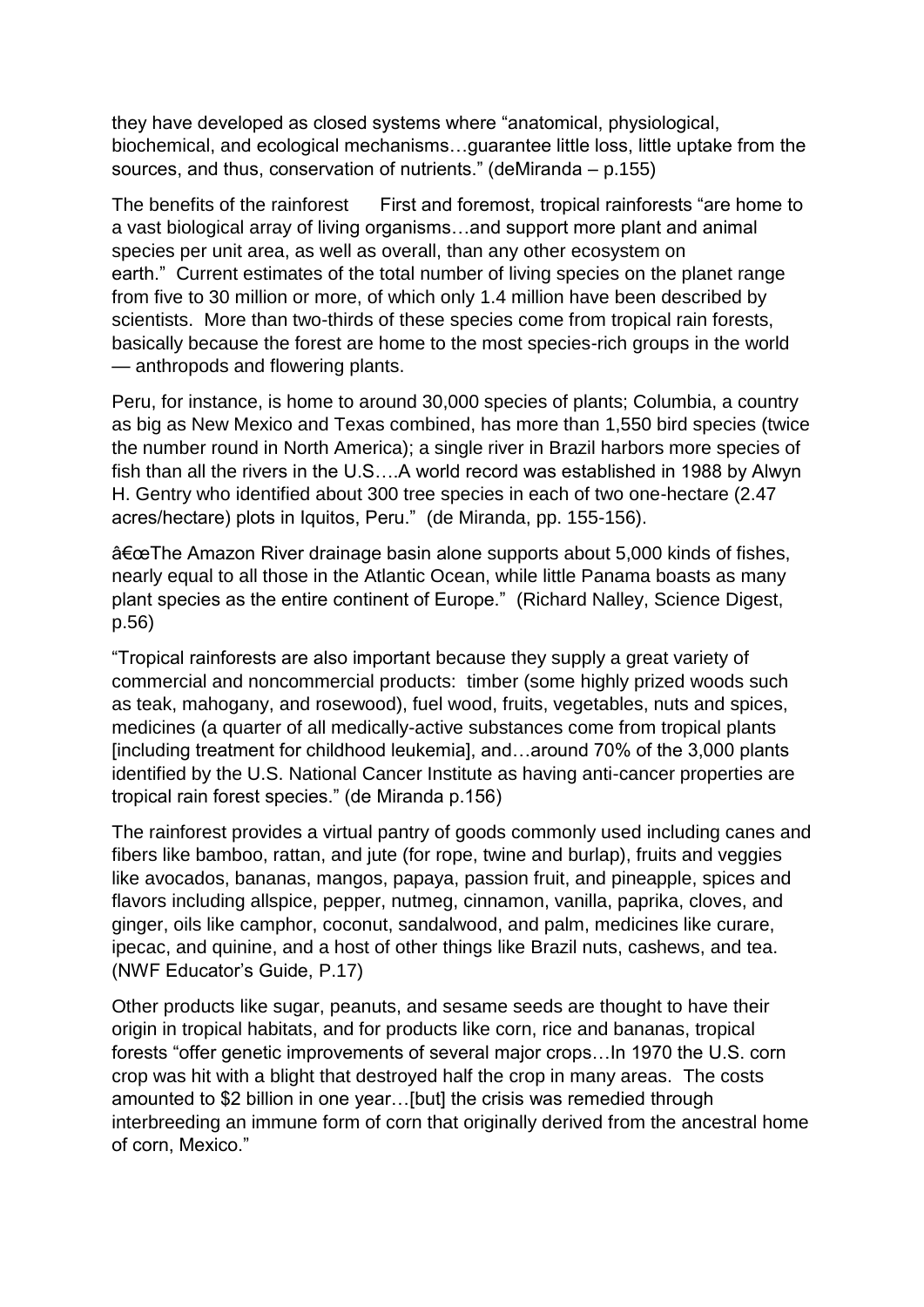There are several other products that have a crucial link to the tropical forests. One is chewing gum which comes from the chicle tree. Another is rubber which comes from rubber trees and is used for commercial and industrial purposes around the world including balloons, erasers, globes, tires, hoses and shoes. Yet another is coffee which comes "courtesy of a bush in Ethiopia's forest. Being the ancestral source of all coffee plantations throughout the tropics, this wild bush continues to supply germplasm material to boost coffee productivity and to resist diseases." The other is chocolate which "originally derives from the cocoa tree native to western Amazonia and the Pacific coast of Ecuador." (Lessons, Norman Myers, pp. 16-18)

Finally, some of the richest ore bodies are found in the Amazon including iron, manganese, cassiterite, bauxite, gold, copper and nickel. And there is also great hydroelectric potential in the area with 45% of Brazil's hydro potential in the Amazon basin. (de Miranda, p.159)

[Side note: One last area of benefit of tropical rainforests often cited concerns its natural impact on climate and flood and erosion control. Forests obviously have a great influence on holding soil in place. Forests also have "sponge effect" that act to soak up some rain and prevent flooding during heavy rain season. But further, Myers (and others) argue that as the green band around the equator becomes more "bald," there will be an increase in the "shininess" or reflectivity of the earth's surface, causing an "albedo effect" that could influence convection currents, wind patters, and rainfall regimes throughout the tropical zone. The other area is global warming (fossil fuel emissions account for 5 billion tons of carbon annually while forest burning allegedly accounts for 2 billion). But this is a topic for another day since there are many, many serious questions about the whole premise of global warming. Finally is talk about the rainforests supposedly being the "lungs" of the planet, even though 70% of our oxygen is thought to come from algae.]

#### **Some History on Development**

"From its mountains you may dig silver, iron, coal, copper, quicksilver, zinc and tin; from the sands of its tributaries you may wash gold, diamonds and precious stones; from its forests you may gather drugs of virtues the most rare, spices of aroma the most exquisite, gums and resins of the most useful properties, dyes of hues the most brilliant, with cabinet and building woods of finest polish and most enduring texture. Its climate is everlasting summer, and its harvests perennial." Matthew Maury, Amazon booster, 1850's

"Europe and its children, the white-skinned cultures of the temperate zone, began to confront the tropical world more than five hundred years ago, driven by a craving for profits. Commercial capitalism spread worldwide from northwestern Europe, promoted by gunboats and colonial bureaucrats." (Lessons, Richard P. Tucker, pp. 39-40)

With so much to offer in the way of valuable natural resources, the rainforests of the world have long been objects of interest to those looking to take advantage of their storehouses of wealth. Many would view this as good and noble, with men trying to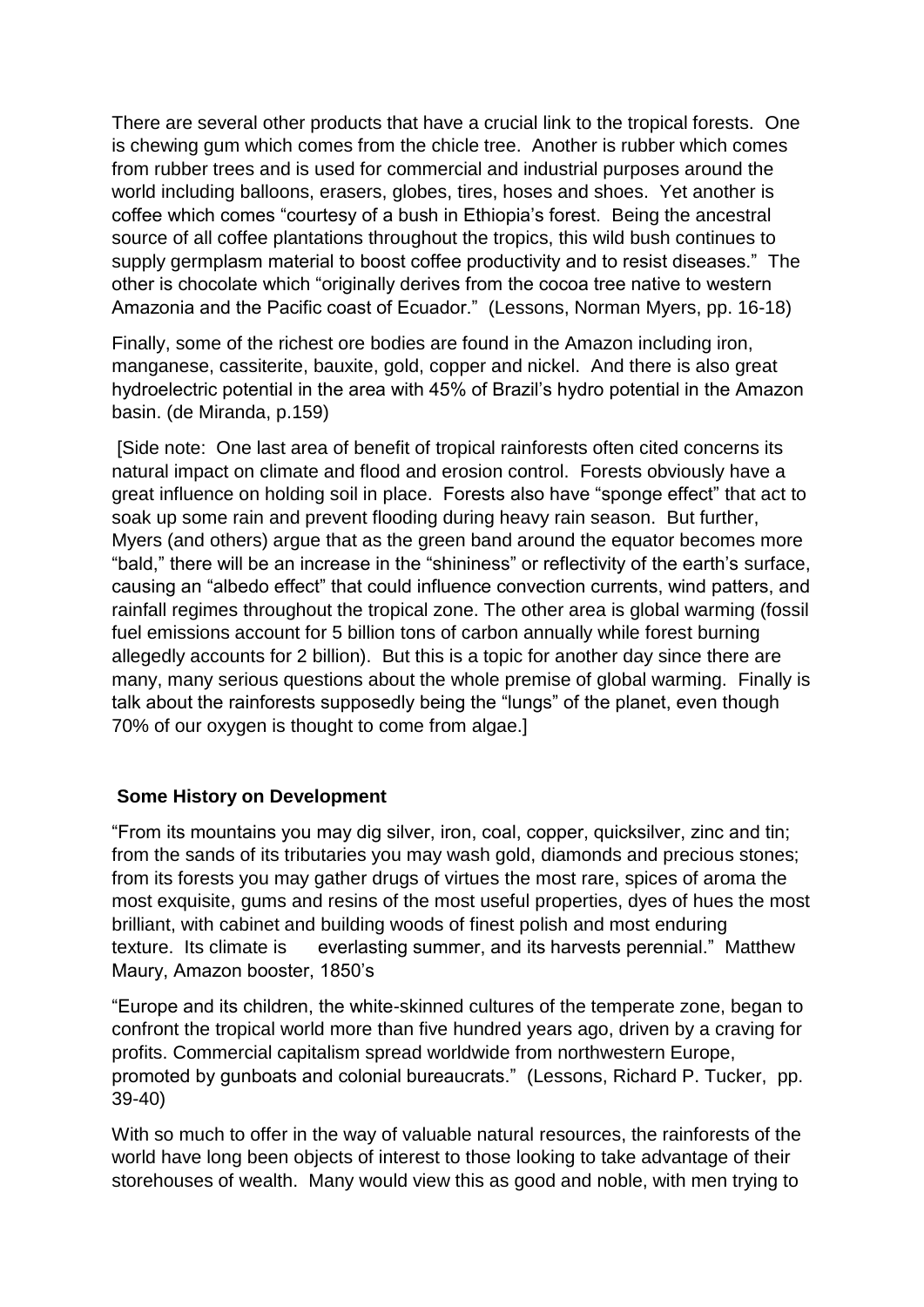make their lives and the lives of people around them better through the creation of jobs, new and useful products, and increased economic growth and prosperity.

But for most environmentalists currently writing on the subject, the story of man's impact on the rainforest is nothing but one of exploitation. Tucker tells of how in SE Asia, the extraction of spices, woods and other products were done for 300 years without hurting the forest ecosystem. And in Africa, only small amounts of hardwood and oil palm nuts were harvested. But in the America's there was a different fate. "Some New World forests were entirely eliminated by plantation agriculture before the French Revolution transformed Europe's colonial regimes. The agent was sugar, the first widespread tropical monocrop….The Portuguese, taking control of coastal Brazil after 1530, leveled a long forest belt, replacing it with sugar plantations." These sugar plantations were later moved to Caribbean islands. And besides sugar, hardwood timber was the other early-modern rainforest export.

From the 1830's onward, coffee became a key Latin American export and took over much land in Brazil, Columbia, and Central America. By the mid to late 1800's, rubber and the search for unclaimed swaths of rubber trees had sent prospectors through more than 11,000 waterways making up the Amazon since the process of rubber vulcanization was discovered around that time. Soon after, there was a rubber boom in the region. But by 1910, there was a crash in the Amazon market as lower cost-rubber tree plantations were set up in tropical Asia. Henry Ford actually established a million-acre rubber plantation in Brazil, "Fordlandia," — the first largescale monoculture plantation in Amazonia. But it failed for two ecological factors: the use of a floodplain forest species on the upland terra firma and a leaf rust fungus that attacked the leaves. In the tropics, there is usually a considerable distance between trees of the same species, probably as a defense against diseases and pests afflicting species that grow together. But Fordlandia tried to buck this and lost. (Lessons, Prance, pp. 59-60)

"Tropical fruit plantations followed sugar as the conquerors of lowland moist forests… and by the 1950's tropical governments and multinational corporations were competing for control over natural resource systems" Tropical timber industry also had massive acceleration after 1950. What made a lot of this possible were new bulldozers and gas-powered logging trucks that could now penetrate deeper into forest and provide far more timber. (Tucker, pp. 42-49)

One story that for many symbolizes the quest for wealth in the Amazon is the legend of the Golden King, El Dorado. "In its original form, it referred to a king with wealth so vast that each day he was anointed with precious resins to fix the gold dust decorating his body. The chronicler Oviedo recounts how the famous conquistador Pizarro who triumphed over the Inca…and Sebastian Ben Alcazar, the conqueror of Quito, not sated by such victories, all hankered for more gold and glory through the capture of the king and his possessions. In 1540, inflamed by this vision, Gonzalo Pizarro, brother of the conqueror of Peru, decided to launch an expedition with Francisco de Orellana to conquer the lands of El Dorado and the cinnamon forests. With four thousand Indians, two hundred horse, three thousand swine, and packs of hunting dogs trained to attack Indians, the expedition made its way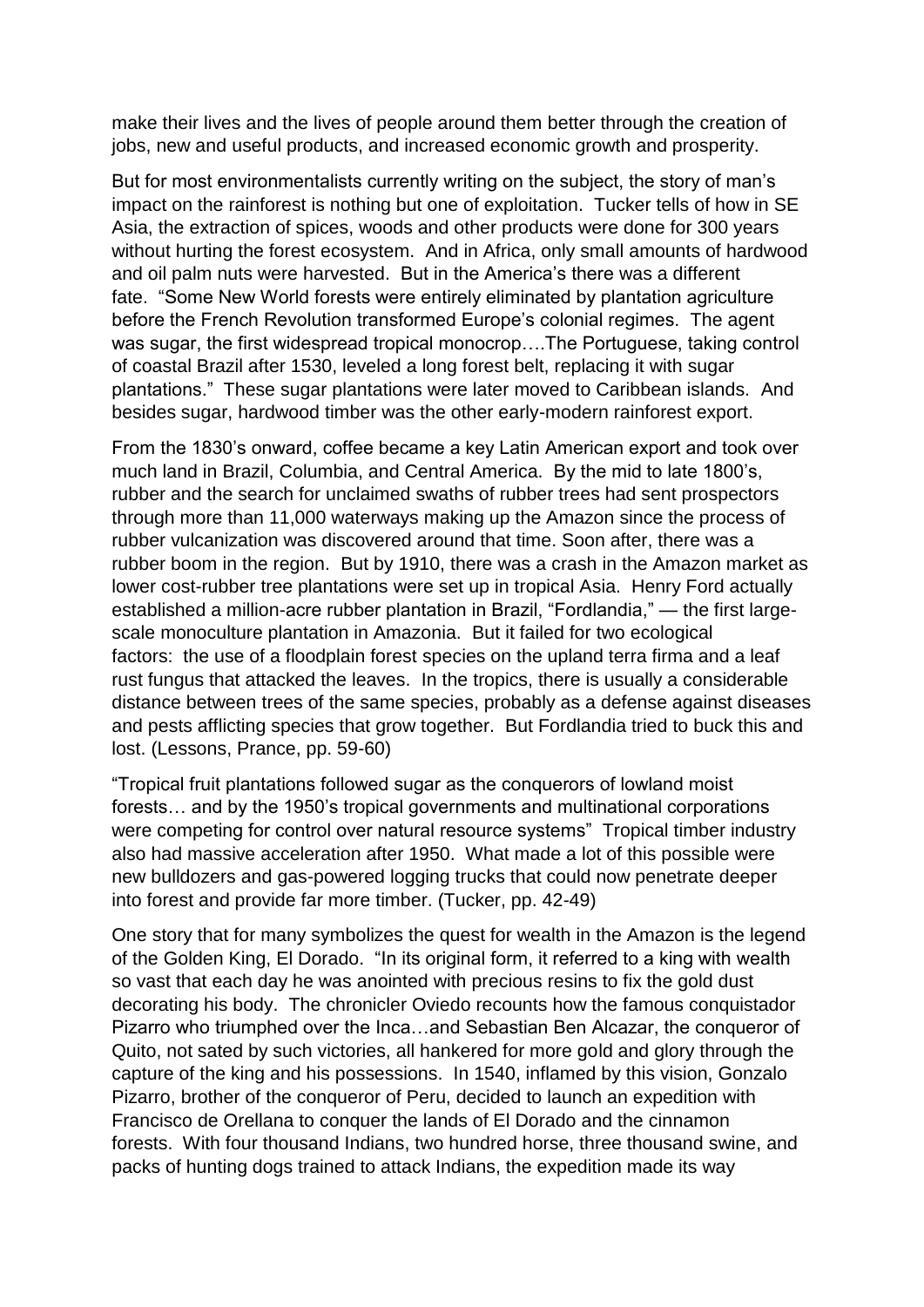laboriously through the tropical forests on the east side of the Andes. Hapless forest tribes encountering this army faced an inquisition. When they denied knowledge of the kingdom of El Dorado, they were promptly tortured as liars, burned on barbacoa, or thrown to the ravenous hounds.

"As the expedition descended the Coca watershed towards the Napo river, their provisions — and their Andean Indian bearers — gave out…Disheartened and starving, Pizarro ordered the construction of a raft, sending his second-in-command Orellana ahead to find food. Orellana and his fifty companions never returned. Instead they became the first white men to descend from the headwaters to the mouth of the Amazon. Incensed by the treachery of Orellana and frustrated in his attempts to seek out the kingdom of El Dorado, a furious Pizarro made his return to Quito." (The Fate of the Forest, Cockburn, pp. 6-7)

As for recent deforestation, there are currently three main factors: "(1) agricultural and livestock expansion (human population growth leads to expanded needs for crop and grazing lands); (2) increased demand for commercial forest products (national economic development and international trade stimulate mainly timber harvesting); and (3) increased demand for noncommercial forest products (fuel wood, fodder, and others). (de Miranda, pp. 156-157)

According to Al Gore in "Earth in the Balance," "Wherever rain forests are found, they are under siege. They are being burned to clear land for pasture; they are being clear-cut with chain saws for lumber; they are being flooded by hydroelectric dams to generate power." (Gore, PP. 117-118)

RATES OF DEFORESTATION: FOOTBALL FIELDS OR NOT EVEN ENOUGH FOR A FIRST DOWN?

# **Environmentalist Claims**

"With the simple ax, the mighty chainsaw, and all- powerful fire, humankind has chipped away at the earth's rich mantle over the centuries. Since settled agriculture began about 10,000 years ago, forests and woodlands have dwindled by nearly five billion acres — a third of the original total. For many centuries, this shrinkage of forest cover hindered human progress little, if at all. Indeed, the clearing of trees to make way for cropland and pasture, and the harvesting of wood for fuel and timber, were vital to economic and social development. But in recent decades, the scale and pace of deforestation have greatly accelerated. Each year 28 million acres of tropical forest are destroyed through the combined action of land clearing for crop production, fuelwood gathering, and cattle ranching. Commercial timber harvesting degrades at least an additional 11 million. All told, an area of trees slightly large than New York and Vermont is lost or logged over each year." (Sandra Postel, Worldwatch Institute)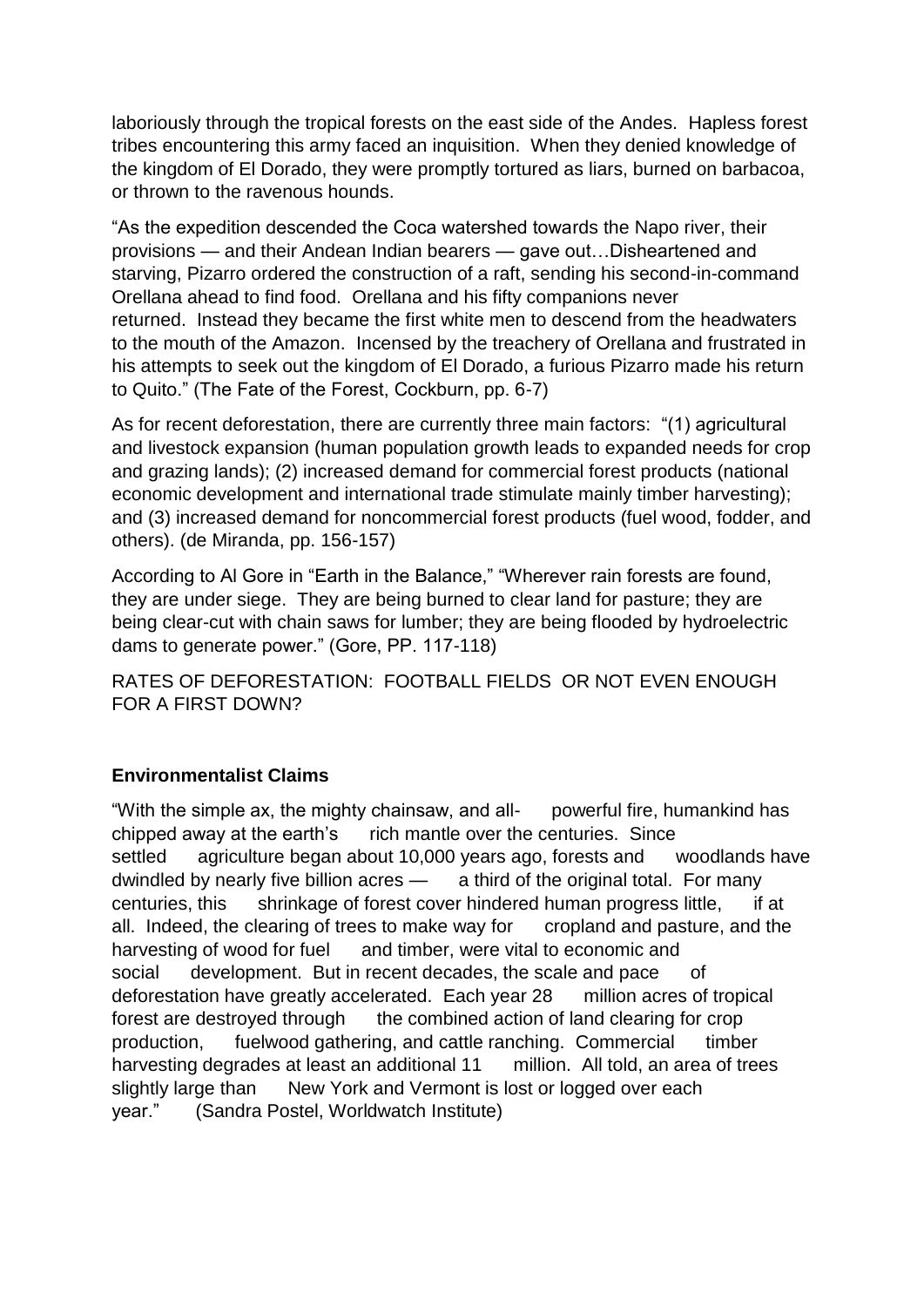So is rainforest loss, as Postel suggest, nearly 40 million acres per year – the alleged equivalent of one football field per second? Well that's the number U.S. News and World Report used as its figure in a major article debunking environmental myths. But other environmentalists use slightly lower figures.

In its publication, "Keeping Tropical Forests Alive," the World Resources Institute says, "Every year, at least 27 million acres of tropical forests are lost — an area the size of Pennsylvania, Ohio or Virginia. That's almost 74,000 acres a day — 3,000 acres an hour." (Which by the way also equals 50 acres per minute, or just under one per second). This number apparently good for Richard Nalley who wrote in Science Digest "man is currently slashing and burning away our rain forests, each year gouging a chunk larger than Virginia from an area roughly the size of the continental U.S. At this rate, all but the most remote lowland rain forest will be stripped bare within 30 years."

And this number also seems to be good for the National Wildlife Federation, which in a pamphlet co-produced with the World Wildlife Fund called "Tropical Forests: A Resource for the Future" said "Tropical deforestation is occurring at the rate of more than 50 acres per minute. An area the size of New York state is destroyed each year. This rate is high enough to ensure that many countries will be entirely stripped of primary forest within the next decade."

Or is this number good for NWF? In its Educator's Guide, a sidebar column said 51 million acres of tropical forest is lost each year (equal to 140,000 acres per day, 5,800 per hour, 96 per minute, and 1.6 per second).

And how about Al Gore? Well in his book, he says "[rain forests] are disappearing from the face of the earth at the rate of one and a half acres a second, night and day, every day, all year round." This works out to be about the same number NWF uses in its Educator's Guide.

But lest we forget one of the largest Green groups on the issue, the Rainforest Action Network, they say all these numbers are too low and claim almost two and a half acres per second are wiped out (two U.S. football fields) with 150 acres per minute, 9,000 per hour, about 214,000 per day (an area larger than all of New York City), and 78 million acres per year (an area larger than Poland).

#### **Why these claims are wrong**

While some advocates like to make grand, sweeping statements about rainforest loss and put in big numbers that make it sound catastrophic, Roger Sedjo and Marion Clawson, writing for Resources for the Future, dug into the available evidence and said, "Information about the tropical moist forests is relatively scant. What information we do have comes from anecdotal evidence — provided by isolated investigations at single times and places — than from systematic studies conducted over large areas and lengths of time… A hard look at the available data supports the view that some regions are experiencing rapid deforestation. However,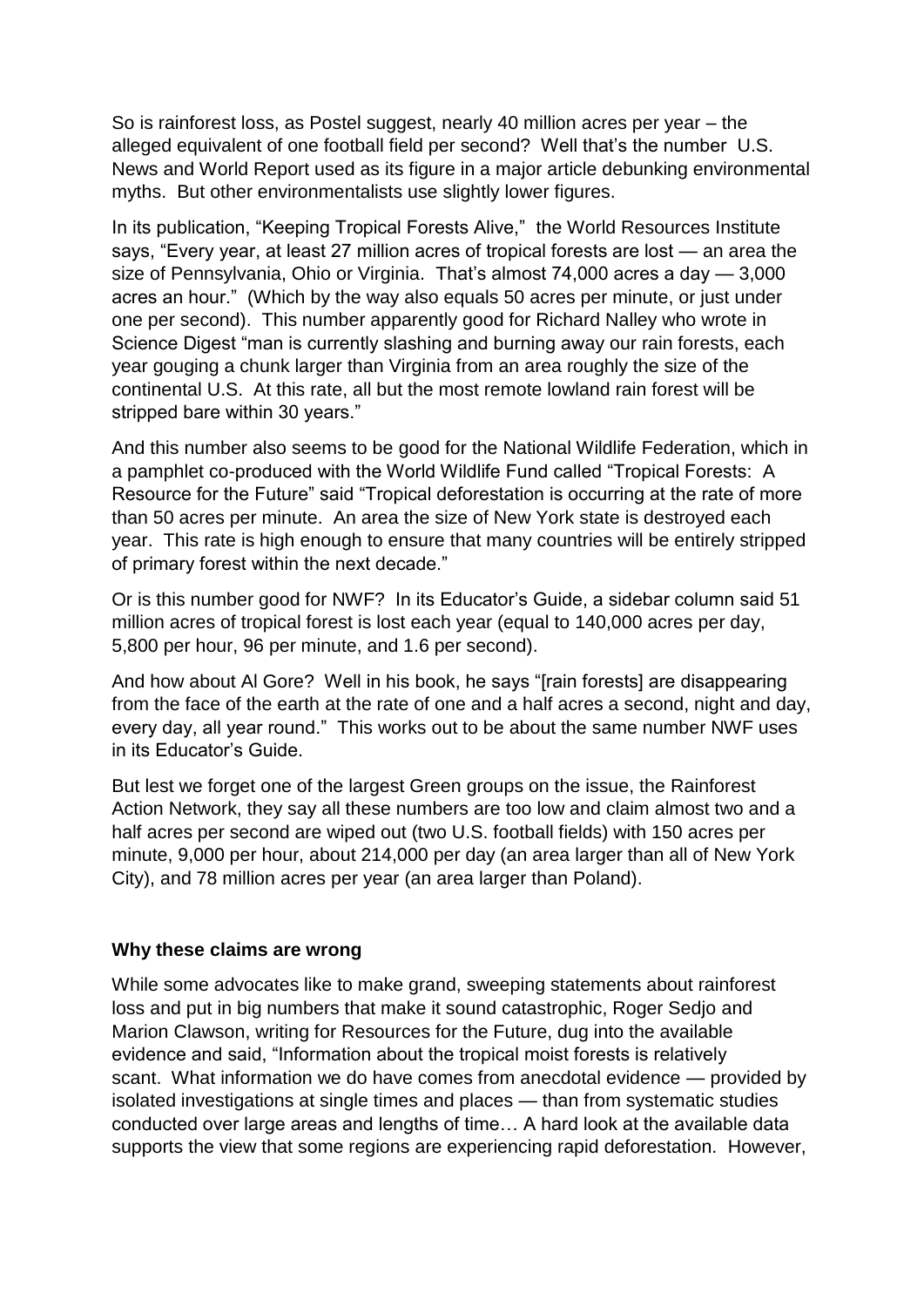the view that this is a pervasive phenomenon on a global level is questionable." (Rational Readings, Julian Simon, p. 745)

So what does available evidence show? And where do environmentalists begin to get their numbers? Well U.S. News and World Report (12/13/93) explains that while the figure of 40 million acres per year "has taken on a life of its own," it is being "cited and recited without reference to its origins. Yet almost half the estimated total comes from a very rough estimate made by a Brazilian scientist who used sensors on a U.S. weather satellite to count the number of fires burning in the Amazon at one time in 1988 [at the height of government-subsidized deforestation]. He estimated the size of each, [guessing at the number of acres being cleared by each fire then assumed that 40 percent would never return to their forested condition, and finally doubled this number to arrive at an estimated guess for global deforestation.] The resulting number was into the widely cited report by the World Resources Institute…that helped fuel the alarm over vanishing tropical forests; [and] was cited by Gore and other administration officials last spring in announcing support for the Biodiversity Treaty.

"Last summer, two American researchers [David Skole of University of New Hampshire and Compton Tucker of NASA] took a more careful look. Armed with 210 overhead photographs of the Amazon region taken by Landsat satellites, they compared images from 1978 and 1988, painstakingly entered into a computer every tiny forest clearing, road, and power-line right of way. They found the average rate of rainforest loss was 3.7 million acres per year, or about one-fifth the widely accepted number."

According to the book, "Eco-Sanity," "If deforestation in Brazil accounted for half of all rainforest deforestation in the world, as is generally assumed, then the new estimate means the global rate of rainforest deforestation was just 3 million hectares per year (app. 7.5 million acres) during much of the 1980's. As a percentage of existing rainforests, the annual loss was less than a tenth of one percent."(Eco-Sanity, p.84)

Another important fact, according to Sedjo and Clawson, relates to a study done by the Food and Agriculture Organization and U.N. Environmental Programme by J.P. Lanly. Lanly is Forest Coordinator for the UNEP/FAO Tropical Resources Assessment Project and his study "indicates that [of the roughly 7 million acres worldwide per year] the undisturbed or "virgin" broadleaved closed forests have a far lower rate of deforestation than the total, being only 0.27 percent annually as compared with 2.06 percent annually for logged over secondary forest.

This figure indicates that deforestation pressure on the more pristine and generally more genetically diverse tropical forests is quite low." Further, "these findings are in sharp contrast to the conventional view that the tropical forests are `disappearing at an alarming rate' and suggest that concerns over the imminent loss of some of the most important residences of the world's diverse genetic base, based on rates of tropical deforestation, are probably grossly exaggerated." (Simon, Rational Readings, p.746)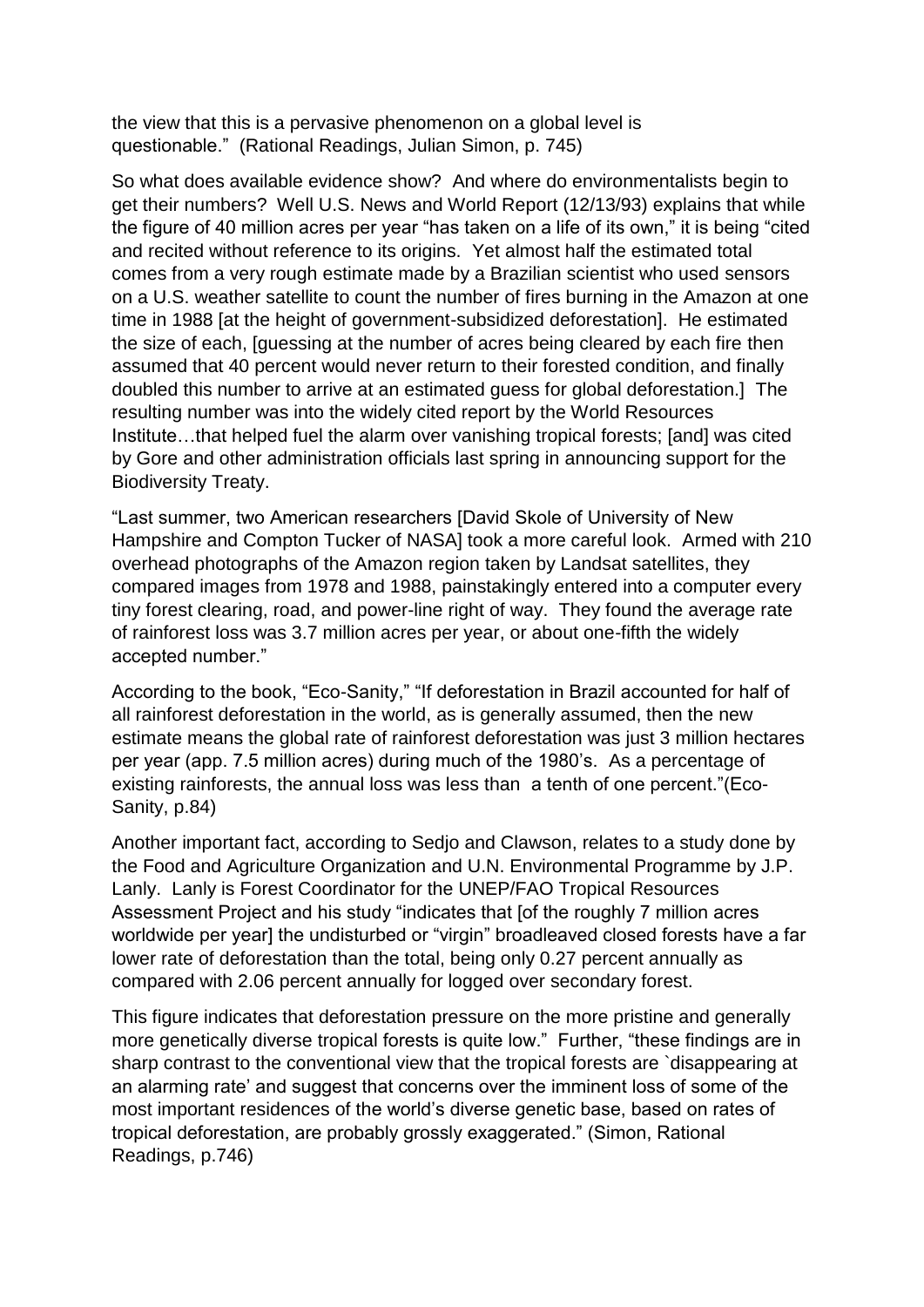Sedjo and Clawson also said "While the local effects of rapid deforestation may be severe, the evidence does not support the view that either the world or the tropics are experiencing rapid aggregate deforestation. Furthermore, the evidence shows that current rates of deforestation are quite modest in much of the world's virgin tropical forests, for example those of the Amazon; and therefore they are probably in little danger of wholesale destruction in the foreseeable future." (Eco-Sanity, p.90)

Sandra Brown, professor of forestry at U. of Illinois and Ariel Lugo, project leader at the U.S. Forest Service's Institute of Tropical Forestry in Puerto Rico also studied available data and "concluded the `dangerous' misinterpretation and exaggeration of the rate of deforestation has become common."

As for the amount of deforestation in relation to total forest area, Thomas Lovejoy, then of the World Wildlife Fund, offered a low projection of 50% deforestation between 1980 and 2000 in Latin America and a high of 67%. The source for this was a set of satellite photos taken in 1978 and reported in the Washington Post to show that "as much as one-tenth of the Brazilian Amazon has been razed." But according to Fulbright scholar and ecologist Robert Buschbacher working in Brazil, the Landsat photos "concluded that 1.55 percent of the Brazilian portion of the Amazon has been deforested." "On the basis of this and other evidence, Buschbacher says, `Because of a relatively low percentage of forest clearing and the remarkable capacity of the forest to recover its structure…the threat of turning the Amazon into a wasteland is exaggerated.'

"Two U.N. studies and even [ecologist Norman] Myers agree closely in their estimates of the Brazilian deforestation rate — between 0.0025 and 0.004 percent per year…[so] even Lovejoy's "low" assumption would be perhaps 10 times too high."

M.K. Muthoo, leader of a FAO/UNDP Project Team, wrote in 1978, "Brazil has abundant natural forest. It holds that world's biggest tropical forest reserve, in the Amazon, which can be continuously used and improved at the same time, but has hardly been tapped." (Rational Readings, Simon, pp.745-746).

According to Sedjo, 76 percent of the tropical forest zone is still covered with forest. (True State of Planet, p. 199)

And even the "usually panic-stricken Worldwatch Institute reported in 1992 that `with nearly 90 percent of its groves still standing, by national or international standards, the Brazilian Amazon is relatively untouched." (Eco-Sanity, p.89)

Two other factors affecting deforestation are also worth noting. First, is that not all deforestation is the same, or has the same characteristics. For example, while much attention is paid to so-called "rainforest" destruction in the Amazon, according to wildlife ecologist Thomas Lacher of Texas A&M, fires reported for Legal Amazonia are very often in the savannah areas where ranching and other activities are being conducted, but it is made to sound like it is in the middle of lush, green jungle.

"Amazonia consists of several types of forest and a large expanse — more than a third of the region — of savannah (cerrado) and semidesert (chaco). `The cerrado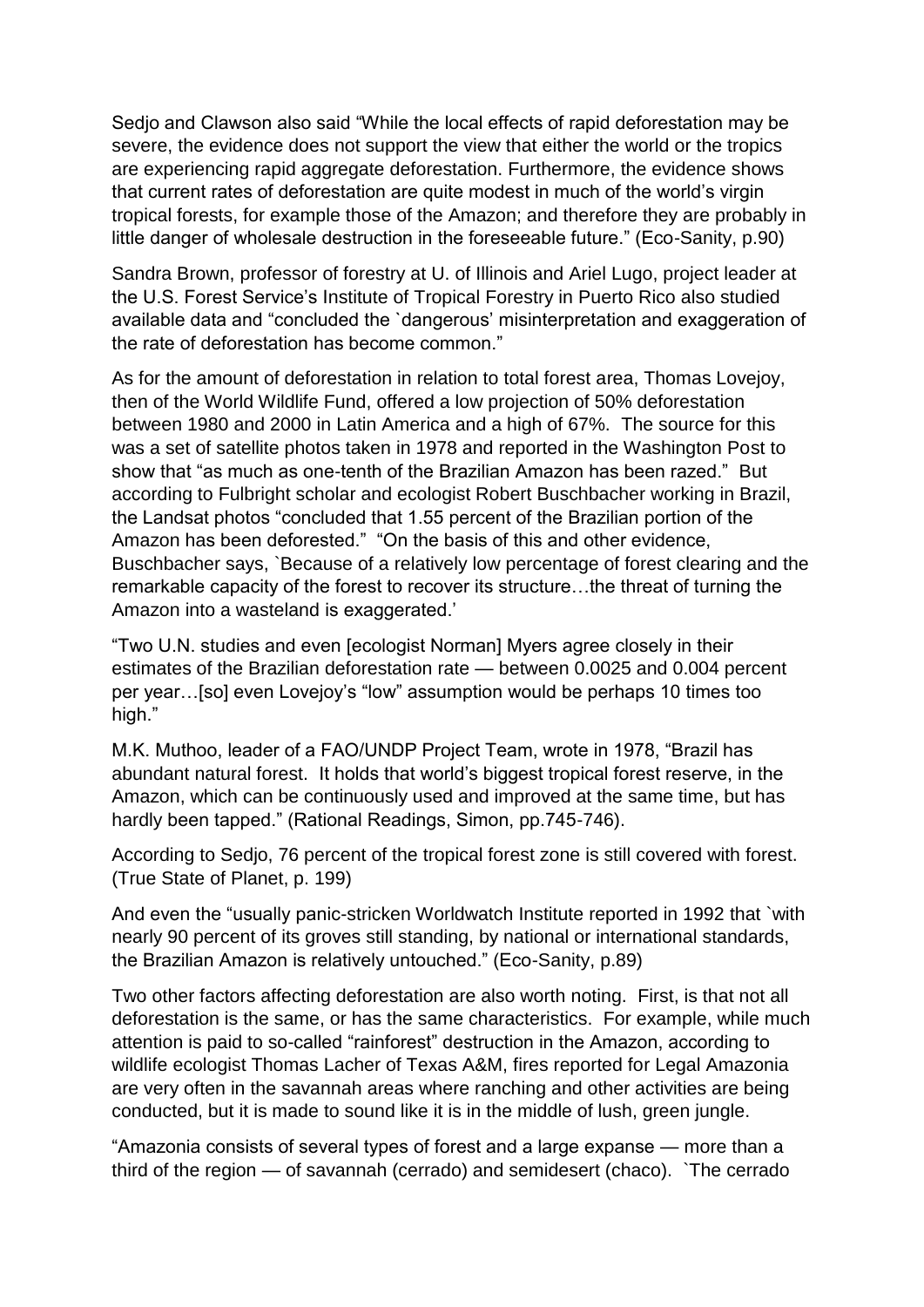and chaco are being destroyed at a much faster rate than anything else,' Lacher says. `The rate at which they're being gobbled up by soybean plantations is staggering. Then comes the dry forest, and last is the moist forest. So the actual wettest forest, which is what most of the attention is focused on, is not being hit as much as people sometimes think." (Science, p. 737)

Lacher also discusses the second factor which is that deforestation rates are not fixed. He notes that most of the deforestation in the Amazon has taken place "along peripheral areas" of the basin and has not been in the heart of the rainforest. He contends there are not roads and other ways to get into the deeper interior — "no way to get in, so it's not going to happen." [Dr. Nigel Smith says the national integration highways "remain but a hairline fracture across a sea of forest" and says there is a trend towards use of second growth, or improving existing pasture, rather than clearing mature forest — noting that second growth communities are often closer to the roads and old enough to generate sufficient ash for fertilizing crops].

Lacher calls the conjecture about the rainforest on the verge of disappearing "unwarranted speculation." He further talks about how "ill-conceived deceived development schemes" attracted poor people to try and settle in the rainforest, that they were "encouraged to move in," but that they were not adequately backed up with technology transfer, etc. (Phone interview, 11/96)

One of the most infamous of these "schemes" was the vast Polonoroeste settlement program in Rondonia, funded by the international capital of the World Bank (with Thomas Lovejoy one of the advisors). "Before 1989, tax credits, subsidies, and inexpensive loans were given to people who carved farms out of the Amazon rainforest. Laws required owners to clear their properties to receive title to the land, encouraging property owners to clear much greater areas than they expected to farm…[but] many of these policies have been repealed or reformed since 1979…the rate of deforestation in Brazil thus has fallen dramatically." (Eco-Sanity, p.89)

Backing this idea up is Robert Schneider of the World Bank, who said deforestation rates increased as a demographic transition spread into the rain forest, but "since 1989, the demographic transition has decreased dramatically and so has the rate of deforestation." (The Dartmouth Review, "Bungle in the Jungle," Eric Hagen)

Dr. Nigel Smith concludes this area by noting, "In spite of popular belief that the Amazon forest is being totally destroyed, the scale of the region and the concentrated nature of many of the development thrusts have prevented any major ecological catastrophe thus far." (Smith, "Global Land Use Change," p.240)

## **KILLING OFF THE SPECIES OF THE EARTH?**

"As many as half of all the living species on earth — some experts actually claim more than 90 percent of all living species — find their homes in tropical rain forests and cannot survive anywhere else. For that reason, most biologists believe that the rapid destruction of the tropical rain forests, and the irretrievable loss of the living species dying along with them, represent the single most serious damage to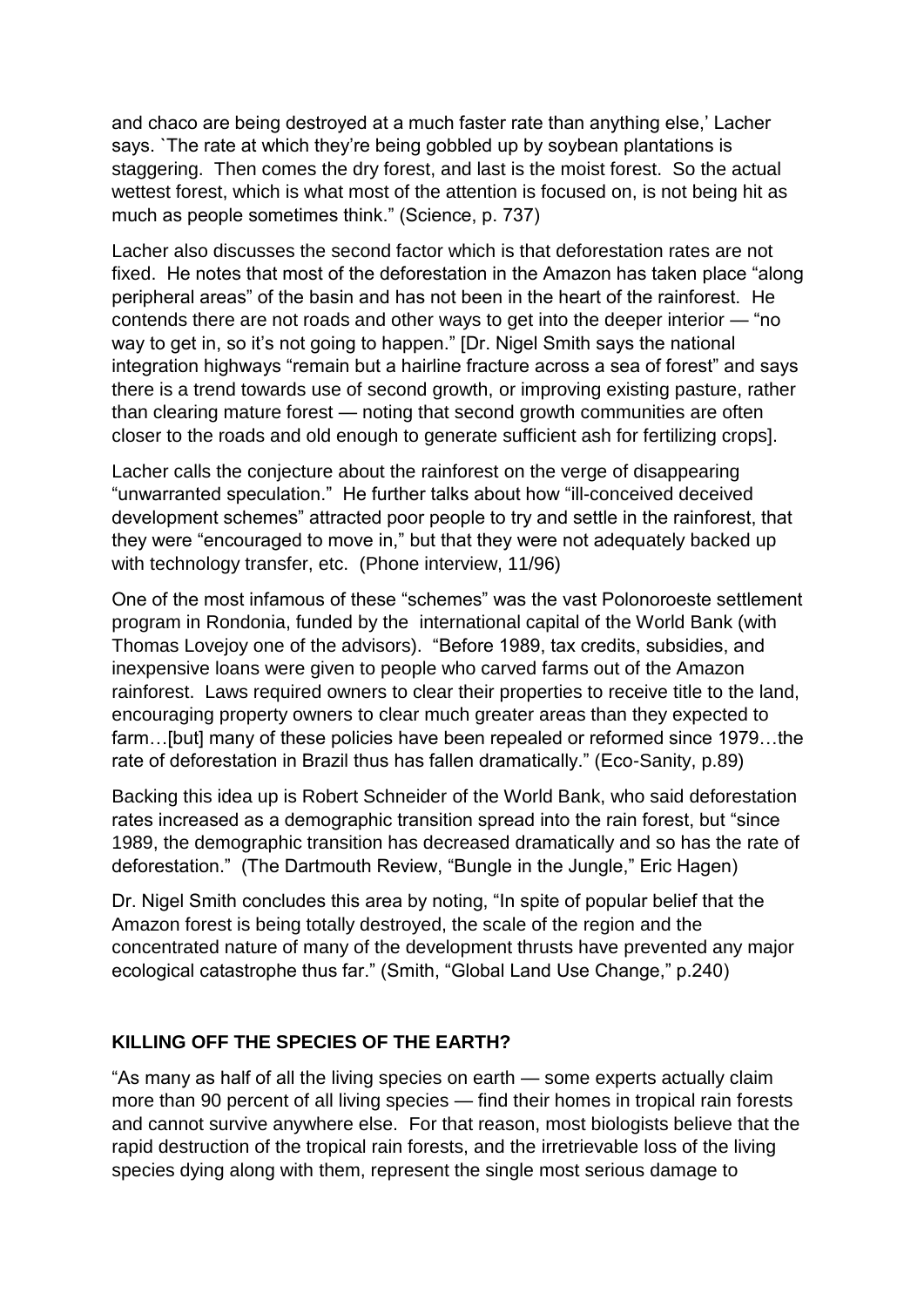nature now occurring… the wholesale annihilation of so many living species in such a breathless moment of geological time represents a deadly wound to the integrity of the earth's painstakingly intricate web of life, a wound so nearly permanent that scientists estimate that recuperation would take 100 million years." – Al Gore, Earth in the Balance, p.116

"Unknown plants and insects may touch our hearts less than the whales or jaguars, but in the long run they might have been more useful to people and central to the functions of their ecosystems in ways that we cannot imagine. At the present rate, many of them are dead for the rest of history, extinguished by fire, mercury, dioxin, and the loss of the agents of their survival, whether a pollinator, a dispersal agent, a particular type of soil, or a particular tree." – Alexander Cockburn, Fate of the Forest, p. 58

One cannot enter a discussion about rainforest loss without talking about its effect on the earth's species. Indeed, with the rainforests thought to be home to at least an estimated half of all species, this is the number one reason advanced as to why we must stop rainforest conversion, and put through an international Biodiversity Treaty that could lock up most of the remaining areas.

Again, just as with talk about rainforest loss, the numbers concerning species loss are equally alarming, and depending on where you look, equally diverse. But generally, the numbers can be traced to two sources: "Dr. Norman Myers, a British ecologist who in 1979 predicted the loss of one million species by the year 2000 [in his famous book, "The Sinking Ark" where he warned the world could "lose onequarter of all species by the year 2000″]; and Dr. Edward O. Wilson, a Harvard biologist who variously claims that 4,000, 30,000, or 50,000 species are lost each year." (Eco-Sanity, p.86).

## **So where do these estimates come from?**

Well the answer is definitely not from direct observations. As accurately expressed by biologist Garret Hardin in a quote from Julian Simon, "it is unknowable how many species are being extinguished." (Scarcity, p.132)

Norman Myers himself says "Unfortunately, we live in a world without sufficient scientists, funding, and above all, time to undertake a conclusive check." And in 1989 he wrote, "Regrettably, we have no way of knowing the actual current rate of extinction in tropical forests, nor can we even make an accurate guess." (Scarcity, pp. 77 and 40)

So as is the case with many of the current alleged global environmental "crises," the predictions about species loss are not based on any real-world observations but rather, guesses and speculations that depend on questionable mathematical models.

Myers himself "offered no basis for his prediction other than to call it a `reasonable working figure'… [And] Wilson cites as the basis of his prediction a mathematical equation known as the species-area curve that relates the size of an island to the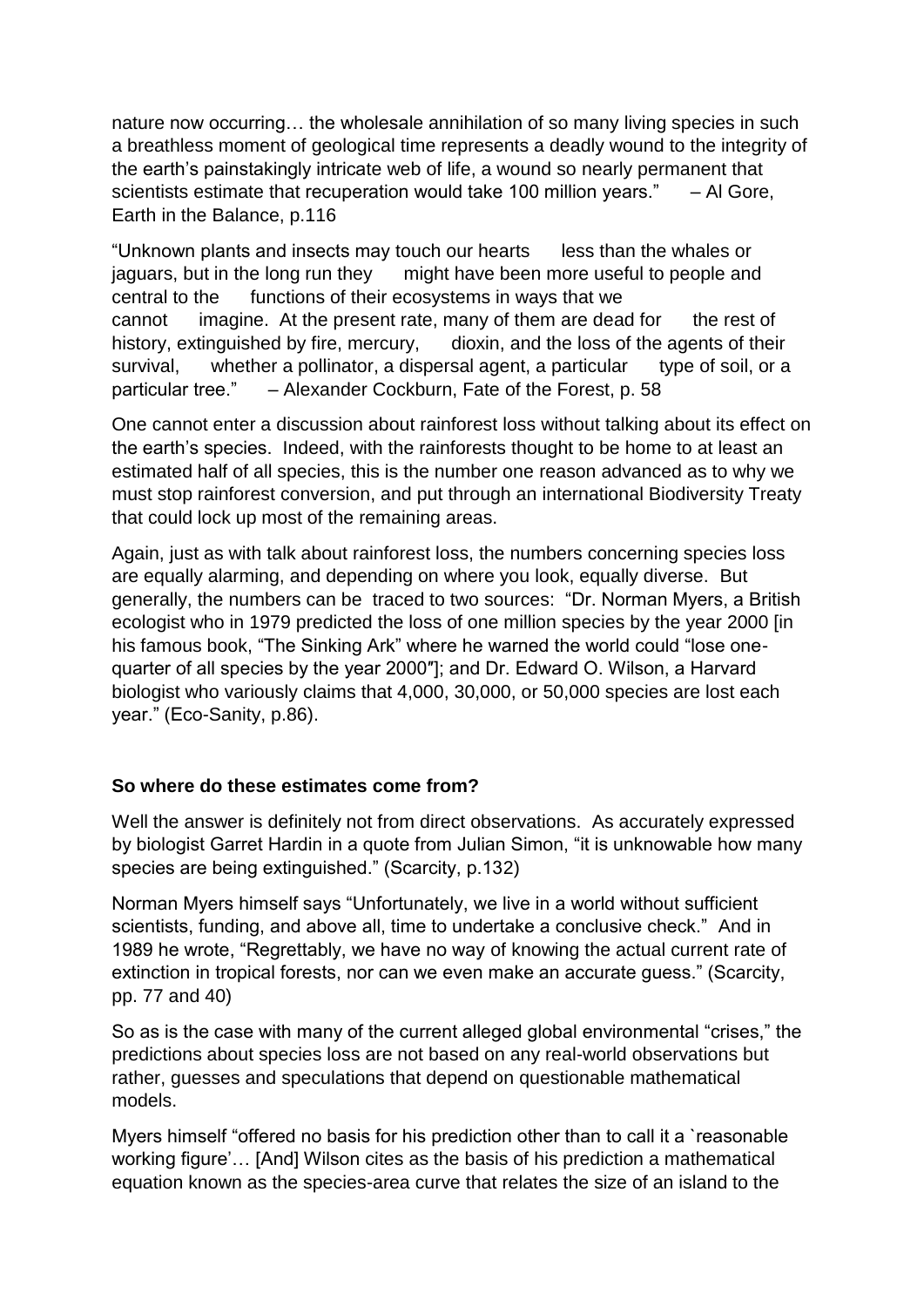number of species found on it. An island 10 square miles in area, for example, is typically found to have half as many species as a similar island of 100 square miles. Wilson argues that tropical forests obey exactly the same rule as their size is reduced. By plugging into the formula the rate at which tropical forests are being cut down throughout the world — Wilson puts it at 2 percent per year — he obtains the figure of 50,000 species lost each year. (U.S. News, p.82)

Under this theory of island biogeography, "The rule that is followed for teaching purposes," Wilson says, "is that for every 90% loss in area, the number of species that can live indefinitely there is cut by one-half." (Science, p. 737)

Dr. Michael Coffman explains that island biogeography was first postulated in 1967 and "…is a set of theories of how population and genetic dynamics are affected when stressed on isolated islands in the South Pacific….It postulates that, like isolated islands separated by oceans, forested ecosystems that are separated or "fragmented" by "oceans" of cut-over land, housing tracts, parking lots, and roads are therefore isolated from each other." To prevent this, corridors and reserves must be created to allow genetic material for the varied species to flow in and out of the natural habitats stabilizing the species populations." (Coffman, "Biological Diversity," p.2-3)

But there are several critical elements that cast a long shadow on this scenario. First is the obvious question of just how much rainforest is actually being lost. Wilson and others put in the high estimates, and get high numbers of species loss, but as seen in the previous section, the numbers they use are at least 4 to 5 times higher than, say, the estimates by Lanly.

But even with high estimates of rainforest loss, there are still problems with the "island biogeography" theory. To begin with, it requires two highly questionable assumptions. First is that islands and habitats are analogous. But they are quite different. Islands are surrounded by water which is hostile to most land species. Terrestrial habitat surrounded by land, which can be much more accommodating to migrating species.

"In an address before the National Forum on Biodiversity in 1986, Dr. Ariel Lugo pointed out that according to the only available study of the rate of increase in tropical secondary forests, almost half of the 11.3 million hectares of virgin tropical forest cut annually were turned not into wasteland — the equivalent of water in biogeographical calculations — but secondary forest." Thus many species were able to survive quite well. (Science, p.737)

In fact, Brian Groombridge who edited the most recent edition of the IUCN's Red List of Threatened Animals points out that "around 75 percent of recorded extinctions…have occurred on islands; almost all bird and mollusc extinctions have been on islands…very few extinctions have been recorded in continental tropical forest habitat where mass extinction events have been predicted to be underway." (Stephen Edwards, "The True State of the Planet," p.218)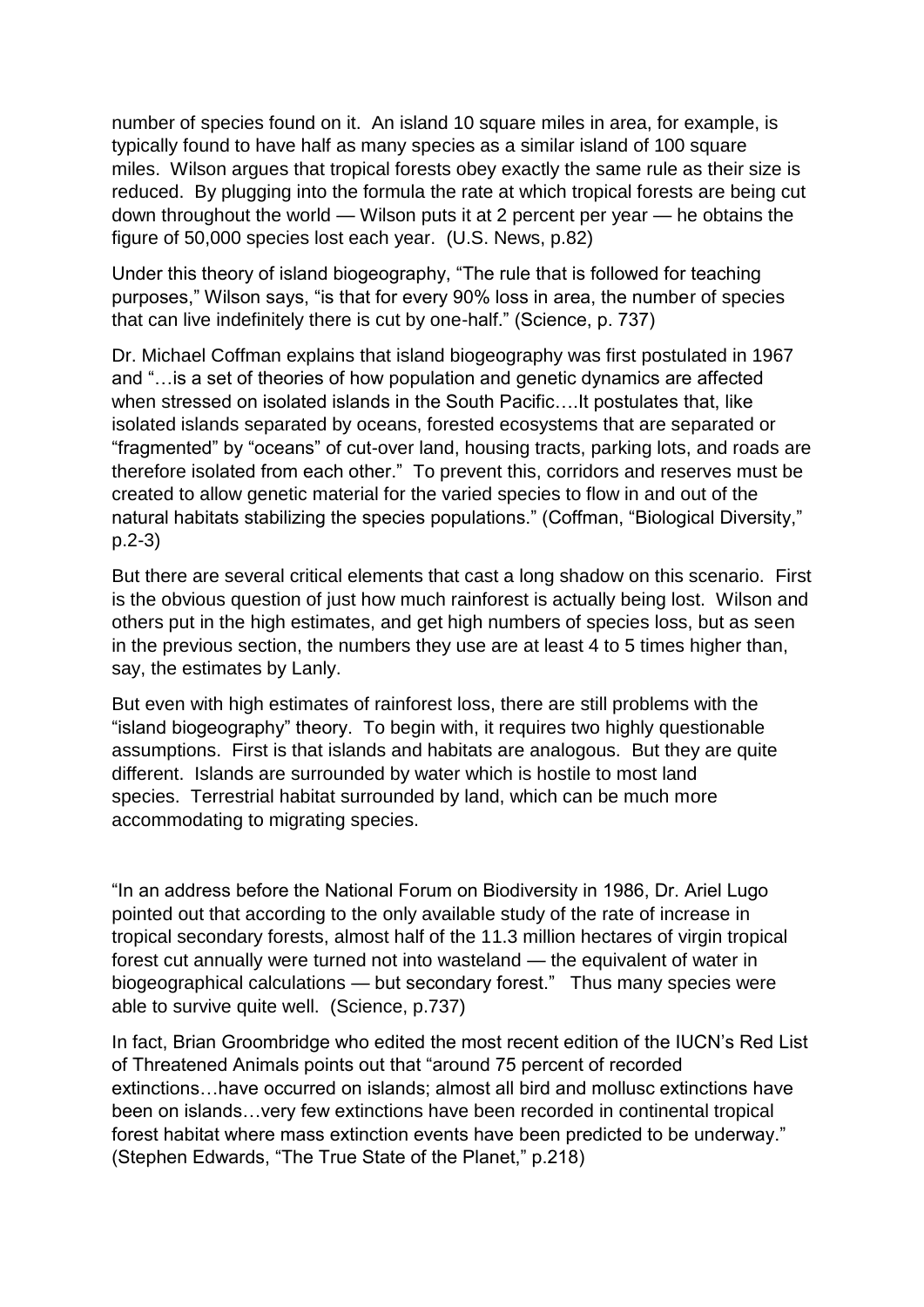The second bad assumption is that the relationship between species number and geographic area is linear or exponential, implying that an infinite increase in area would result in an infinite increase in the number of species. But research by Dr. Patrick Kangas at the U. of Maryland found as you continue to increase area, the numbers level off and there is a sort of diminishing return to area increase. (Center for the Study of American Business report on Endangered Species Act, p.40)

"There's a finite number of species within any community type," Kangas says. "As you continue to move out, the numbers level off." So further increase in area does not produce concomitant increase in diversity, and as a result, habitats on upper, flatter part of curve can be reduced without substantial immediate species loss. (Science, p.738)

Although Wilson claims his species-area curve has been "established by hundreds of independent studies," the criticisms of it are born out in real-world observations. "In the eastern United States, for example, during the first 300 years of European settlement, woodlands were broken up into fragments, none large than 1 to 2 percent of the original vast forest, but only three forest birds became extinct — the carolina parakeet, the passenger pigeon, and the ivory-billed woodpecker. Moreover, habitat loss probably did not play the major role in their demise: The parakeet and the pigeon were hunted to death. (U.S. News, p. 82)

"Look down at the eastern United States the next time you fly over it, " says U. of Oklahoma zoologist Dr. Michael Mares. "It used to be solid forest all the way to the Mississippi. Now it's patches of isolated forest, exactly what we fear will happen to the tropics. But we didn't have a massive die-off." (Science, p. 738)

"Similarly, the Atlantic coastal forests of Brazil have been cut to about 12 percent of their original size, yet a team of Brazilian zoologists that combed the forests could not confirm a single case of extinction. Instead, they rediscovered several birds and six species of butterfly considered extinct 20 years ago. And a survey by the Flora Meso-Americana project found increased abundance of some species considered threatened.

"`Despite extensive inquiries, we have been unable to obtain conclusive evidence to support the suggestion that massive extinctions have taken place in recent times,'" writes Vernon Heywood, a former chief scientist of the International Union for the Conservation of Nature and Natural Resources." (U.S. News, pp. 82-86)

Another real-world observation that casts doubt on the Wilson theory actually comes from an island, Puerto Rico, where according to Lugo, human activity reduced the area of primary forest by 99%. "But because of extensive use of coffee shade trees in the coffee region and secondary forests, forest cover was never less than 10 to 15%…[and] in an analysis of bird fauna, [it was] concluded that seven bird species (four of them endemic) became extinct after 500 years of human pressure…and that exotic species enlarged the species pool. In the 1980's, more birds were present on the island (97 species) than were present in pre-Columbian times (60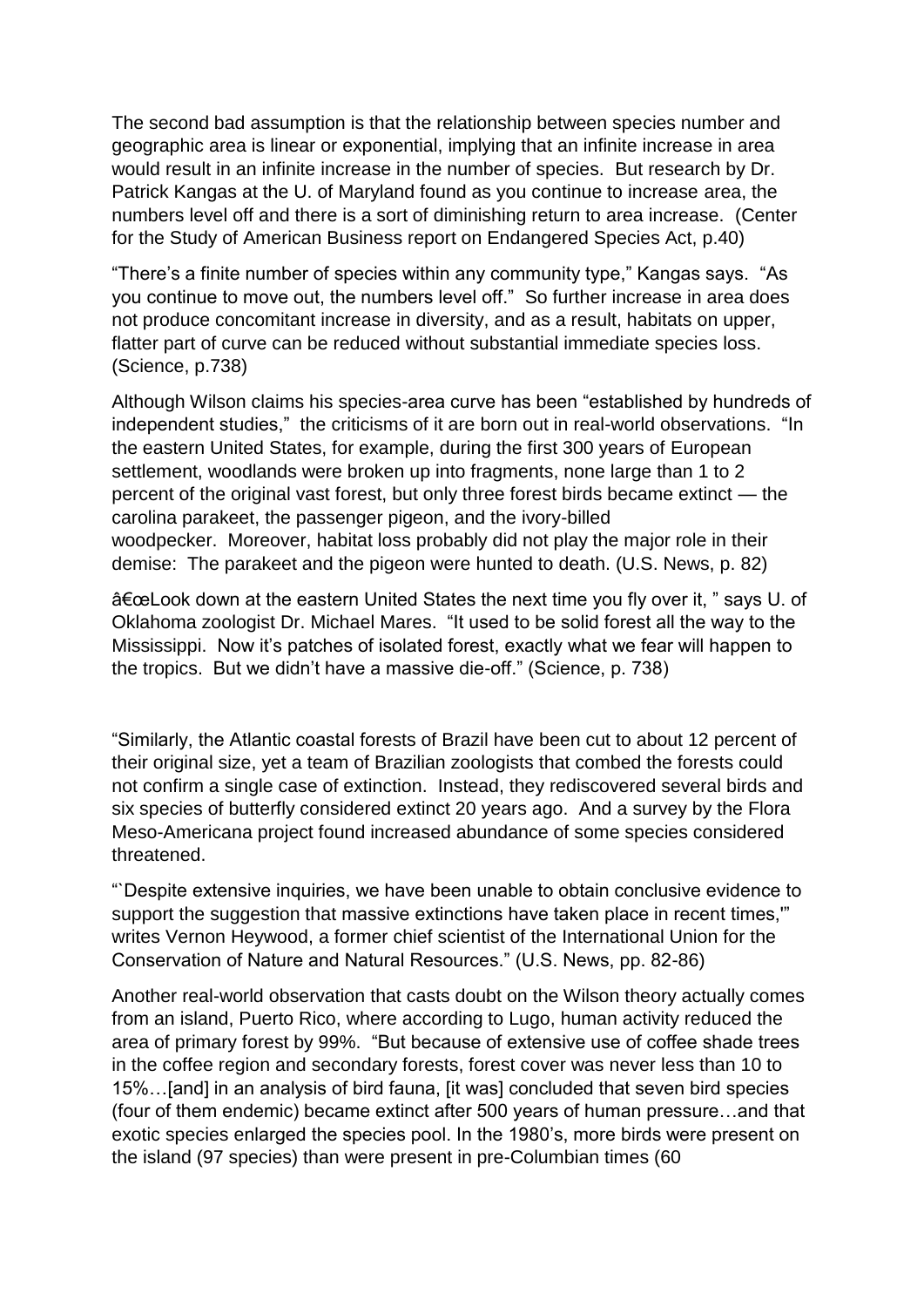species)…Secondary forests in Puerto Rico have [also] served as refugia for primary forest tree species as well." (Lugo, "Biodiversity," p.66)

So what do real-world observations say about the worldwide loss of species? Well in response to questions about species extinction, the World Conservation Union (IUCN) commissioned a book in 1992 to look into the matter. According to Simon, all the authors are ecologists who express concern abut the rate of extinction. Nevertheless, they all agree that the rate of known extinctions has been and continues to be very low.

They found, "60 birds and mammals are known to have become extinct between 1900 and 1950," "actual extinctions remain low…many species appear to have either an almost miraculous capacity for survival, or a guardian angel watching over their destiny," and not "a single known animal species…could be properly declared as extinct, in spite of the massive reduction in area and fragmentation of their habitats in the past decades and centuries of intensive human activity." (Simon, Scarcity or Abundance, pp. 200-202)

So given all of this, why do environmentalists persist in using grandiose numbers to express their concerns about species loss? Dr. Julian Simon notes that "biologists with whom I have discussed this material agree that the numbers in question are most uncertain. But they say the numbers do not matter scientifically. The conclusion would be the same, they say, if the numbers were different even by several orders of magnitude. If that is so, why mention any numbers at all? The answer, quite clearly is that these numbers do matter in one important way; they have they power to frighten in a fashion that numbers much smaller would not. The [Congressional Office of Technology Assessment] OTA 1986 document says: `Conveying the importance of biological diversity will require a formulation of the issue in terms that are easily understandable and convincing.' These frightening numbers meet that test. I can find no scientific justification for such use of numbers."

Thus, the lack of any evidence for mass extinctions causes no hesitation on the part of those environmentalists calling for quick and draconian action.

The Preamble of the U.N. Biodiversity Treaty admits there "is a general lack of information and knowledge regarding biological diversity," but says "where there is a threat of significant reduction or loss of biological diversity, lack of full scientific certainty should not be used as a reason for postponing measures to avoid or minimize such a threat."

And Norman Myers says that "Given that we are witnessing a mass extinction of exceptional scope, should it not be sufficient to make a best-judgement assessment of what is going on…[and] should the burden of proof not be shifted onto the shoulders of the skeptics and have them prove their point rather than the reverse?

But the bottom line, as expressed by Ariel Lugo, is this. "We are asking Latin countries to go to enormous efforts on the basis of a scientific theory that is full of uncertainties."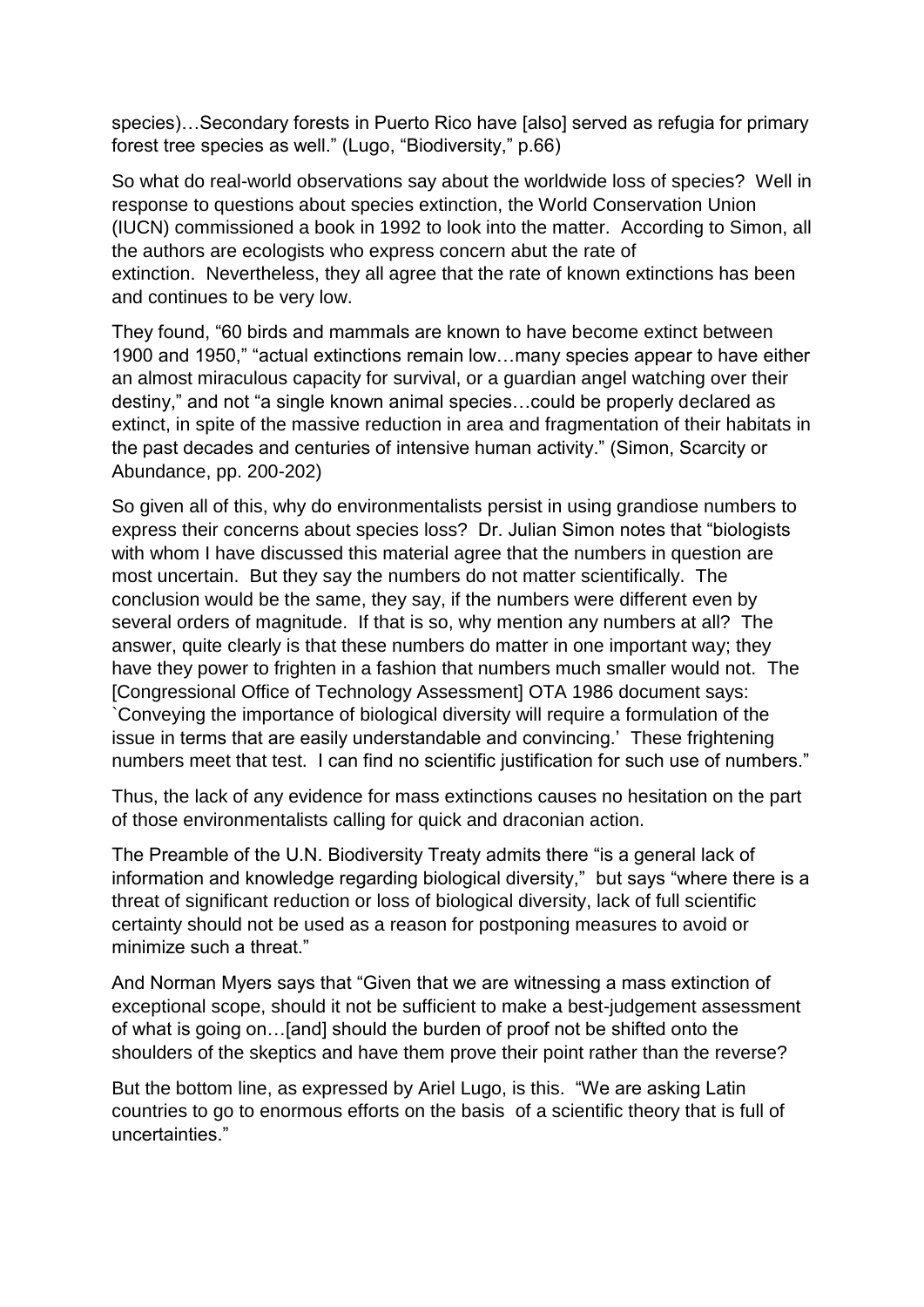## **IF ONLY PEOPLE WOULD GO AWAY**

"We are, in effect, bulldozing the Gardens of Eden."  $-$  Al Gore, Earth in the Balance, p. 144

"Then, from the center of the glowing ring of fairies, Magi Lune…spoke. `Since the beginning of time, we have been the guardians of the forest. But we have grown lazy. We have forgotten the magic of nature.'" – Dialogue from children's movie: "Fern Gully: The Last Rainforest"

"The region is a welter of putrefaction, where men die like flies. Even with all the money in the world and half its population it is impossible to finish this railway." The [British] Public Works Company, 1873

"Malaria, the most common of tropical diseases… takes many forms and went by many different names: calentura, miasma, the shakes, the chills, paludism, ague, pernicious fever, putrid fever, intermittent fever, and in its most virulent form, Chagres fever...The typical malarial attack began with terrible chills, uncontrollable shivering, and chattering teeth, the spell lasting perhaps fifteen minutes, sometimes more. Often the shivering of patients in a malaria ward would be so violent that the room could actually be felt to tremble; single bed would move on the floor. The chills would be followed by high fever and a burning thirst. As the fever fell off, the patient would break out in a drenching sweat. For those who survived, the experience was unforgettable." "The Path Between the Seas: The Creation of the Panama Canal 1870-1914," p.139

Listen to environmentalists speak about the rainforest and you get the idea that it is an ancient and natural paradise, untouched and unspoiled by human hands until recent times. The first point in a "visions of the rainforest" essay in a Sierra Club book flatly states, "The rainforests are fragile, nonrenewable resources." (Lessons, p.7)

Another says "Tropical treetops were the womb and nursery of humankind…It comes as no surprise to me that we have a deep aesthetic love of forests; in our desire to preserve them, we are also preserving something of ourselves." (Lessons, Donald Perry, p.27)

Yet another essay in the same book says that in regard to making use of the rainforest, development is a "manifest destiny" of modern times and that "the idea of progress is deeply rooted in Western thought and has been widely incorporated in the beliefs of many in Third World…We must…create alternatives to the worldview of the economist." (Lessons, p.172)

And throughout nearly all discussion of the rainforest, the idea is presented that only indigenous tribes and their "earth- friendly" technologies are suitable for this pristine environment. Peoples like the Kayapo and Yanomami "possess a thorough understanding, much of it encoded in myth" according to Alan Durning of the Worldwatch Institute who relays how one tribesman in Brazil said "The only one who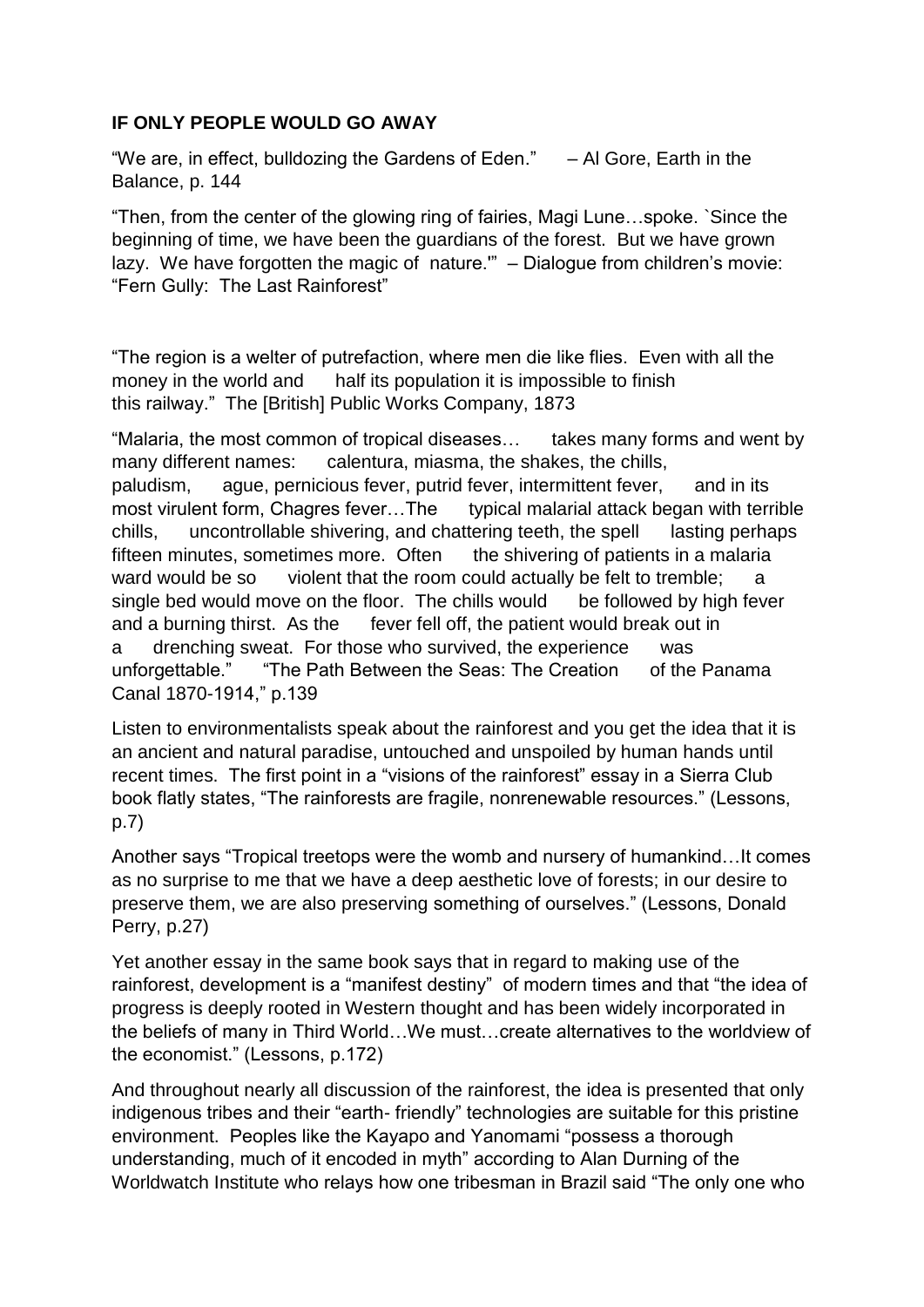know how to defend the forests are we who have lived here for a hundred years or more — the rubber tappers and the Indians."

The absolute fact, we are told, is that once a piece of rainforest is gone, it is gone forever and that the intrusion of people is simply bad for this wondrous ecosystem. But once again, reality is quite a bit different from perception.

Dr. Nigel Smith, a professor of geography at the University of Florida is a leading expert on the issue of the Brazilian rainforest and in his landmark paper, "Human-Induced Landscape Changes in Amazonia and Implications for Development," he begins by saying "One of the most persistent myths about Amazonia is that it has long been a wilderness, virtually untouched by humans until relatively recently. Amazonian forests are often portrayed as sparsely settled or essentially empty until modern times." As a result, he claims "The perception of Amazonia as raw, untamed nature awaiting modern development with few precedents has led to some inappropriate policy decisions."

Smith further notes that while such ideas "widely disseminated in the media and among decision-makers in sociopolitical life have created the impression that Amazonia is essentially a `clean- slate'…this latest wave of clearing is taking place on landscapes that have often been through several slash-and-burn cycles in the distant past."

Hunters and gatherers, he says, entered Amazonia from various directions at different times and undertook many activities in the rainforest. They "burned grassland and scrub to flush game and kill small animals, thereby creating more open habitats," and created landscape changes that became more pronounced when "large scale farming came on the scene. Maize has been cultivated in the Ecuadorian Amazon for at least 6,000 years and root-crop farming began long before that, particularly with cassava (manioc), sweet potato, and the New World yam. By the time the Europeans arrived, many parts of the Amazon basin were being farmed, and settlement was particularly dense along silt-laden rivers."

"Estimates of human populations in Amazonia around A.D. 1500 range from one to almost seven million…[and] substantial parts of Amazonia must have been cleared at some time of contact to support several million people." This has been backed up as "pioneer highways and accompanying settlements have exposed numerous black earth sites with pottery on a wide variety of soil types suggesting that sizeable and sedentary populations once occupied 'pristine' upland forests."

Smith goes so far as to state, "In spite of the development push that began in the 1960's, it seems unlikely that the area cleared today is any larger than it was in 1500…the area of forest is probably greater now than when the Europeans arrived." (Smith, pp.231-245)

In a telephone interview, Smith summed up these facts by simply saying that "while we can talk about mature or relatively undisturbed rainforest, there is no such thing as virgin tropical rain forest any more."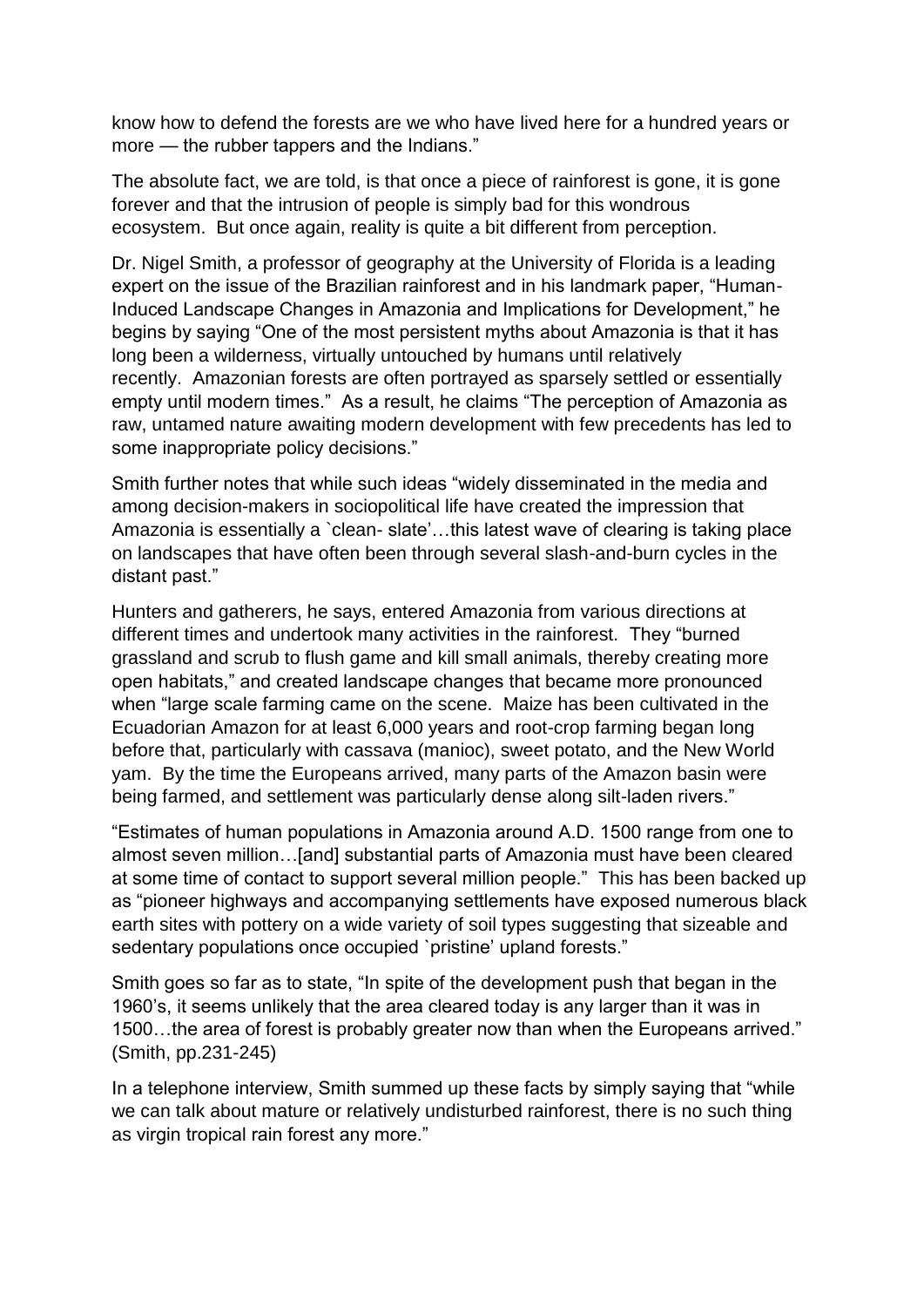Thus, just by simple logic, this means that the idea that once rainforest is gone, it is gone forever is obviously a myth. If people have been in the forests for centuries, clearing huge areas for agriculture and other purposes, and now it's hard to even find evidence of their civilization, the rainforest obviously grows back quite well. Travel to Mexico, for instance, and see ancient Mayan ruins that have only recently been discovered because entire cities have been swallowed up by the reforested jungle, and this will be more than clear.

In fact, at Dartmouth University, Thomas Lovejoy was recently giving a lecture and showing pictures of Amazon land that had been deforested only four to five years before. The regrowth in these areas was "verdant and vigorous; the canopy had ascended to a height of nearly 25 feet. In order to study an `island' of rainforest, it must remain isolated, surrounded by cleared land. So when asked if the second growth interfered with his project, Lovejoy jokingly admitted, `Well we have a chain saw.'" (Dartmouth Review, p.8)

Nigel Smith points out that "a pattern of waxing and waning of forest cover is not unique to Amazonia. The forests of New England in the United States, for example, are more extensive now than they were during the time of the colonies. The oak forests of southern England, severely cut back in Roman times, had largely returned by the time Henry VIII assumed the throne, only to be felled again for iron smelting, building materials, and agriculture." (Smith, p. 238-239)

As for whether the activities of people can only be a detriment to the natural order, Dr. Michael Mares, in a phone interview, asserted that "pristine habitat being disturbed can actually increase the number of species found in that area." Lugo notes that secondary forest can "constitute a landscape with greater species richness than found in a landscape dominated only by climax forests." (Lugo, p. 67) And Smith says that through "widespread interaction with the forest and intimate knowledge of its resources…indigenous groups have enriched the forest…with various useful plants, particularly fruit and nut trees" and created what some refer to as "cultural forests" within the Amazon.

"In summary," Lugo states, "strong evidence can be assembled to document the resiliency of the functional attributes of some types of tropical ecosystems (including their ability to maintain species richness)…We cannot tell the needy of the tropical world that they must cease and desist in their struggle for survival to prevent a catastrophe who dimensions, consequences, or mitigating conditions we cannot define with any certainty…I know of no technical reason why sensible land management in tropical areas cannot lead to the success that is usually associated with temperate zones [in the developed world]." (Lugo, p.68)

#### **WHERE TO GO FROM HERE?**

In a book on Brazil written in 1961, you can read "If people are to have better jobs and make enough money so that they may have better homes and food and clothes,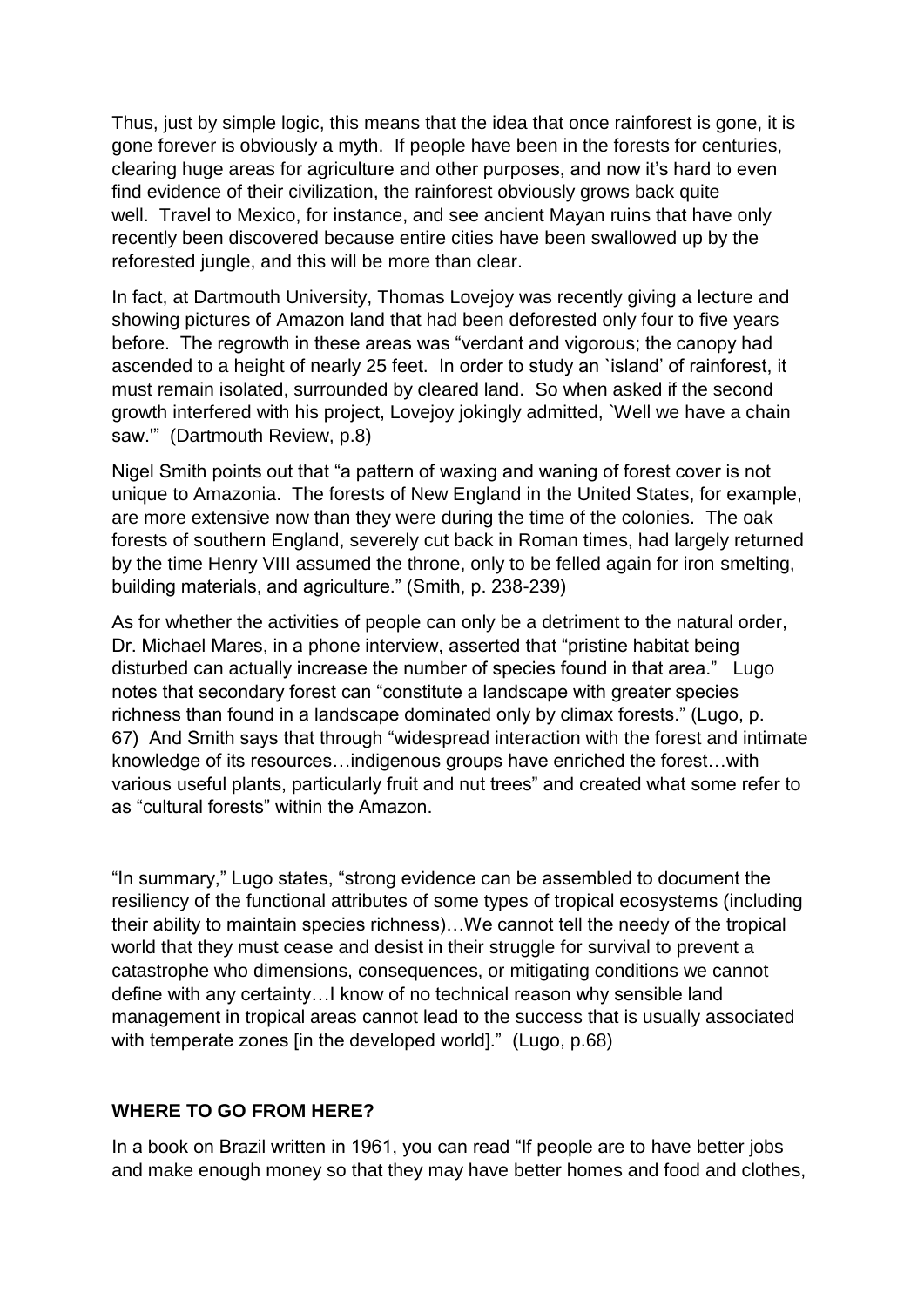Brazil must develop her resources and expand her industries. Areas like the Amazon Valley, and much of the interior, must be fully explored. Already, new mineral deposits have been found. There is still much land that could be farmed. If all the land in Brazil were properly used, there would be plenty of inexpensive food for everyone." ("Let's Visit Brazil, p. 87)

For quite some time, this idea of wisely developing the natural resources of a nation and improving the lives of it people was the common thinking of the day. But that was 1961. This is 1997. And instead of looking to a place like the rainforest to see how man and nature can work together for the benefit of both, the Green view of today is to put an iron gate around the rainforest with a big "Keep Out" sign clearly posted.

Concerning forest clearing, the Sierra Club says "protection is the most obvious alternative" and goes on to say that instead of development, solutions to address "population growth and poverty" should come through so-called "family planning, basic health services, and literacy campaigns." (Lessons, p.7)

Already, protected areas or parks now occupy 13.2% of all of South America. The Pan American Railroad proposed to link North America with Chile is virtually blocked since every possible route must pass through a protected area. (Eco-logic report, p.12) And if the U.N. Biodiversity Treaty goes through, massive stretches of additional forest will be forever locked away with access in and out regulated by international bureaucrats or the non-governmental organizations (like Rainforest Action Network, National Wildlife Federation, and World Wildlife Fund) they charge with oversight.

Is this the best solution? Certainly, tropical rainforests are a valuable ecological entity. "They provide erosion and flood control, timber and forest products, medicines, wood fuel, outdoor `laboratories' for scientific research, and of course, a habitat for millions of plant and animal species. When developing these areas, it is important to formulate a biodiversity strategy with rational rules…" (Dartmouth Review, p.8) But that does not mean all-out preservation is the only answer.

Dr. Vernon Heywood says "biodiversity is not equally distributed throughout the world" so by protecting "specific, critical habitats within forests," "a small amount of conservation can skew the curve." "He cites a study of African birds which indicate that 95 percent of species are found within areas already protected; three quarters of southern Africa's native plants are found in reserves as well." (U.S. News, p.86)

Julian Simon notes that "recent scientific and technical advances — especially seed banks and genetic engineering — have diminished the importance of maintaining species in their natural habitat." (Scarcity, p.43)

And as already noted, secondary forests often provide better habitat for a multitude of species. In fact, "there are some cases in the Amazon where creation of reserve areas — in an effort to protect rain forest — is leading to a simplification of the ecological systems and to a loss of biological diversity." (de Miranda, p.163)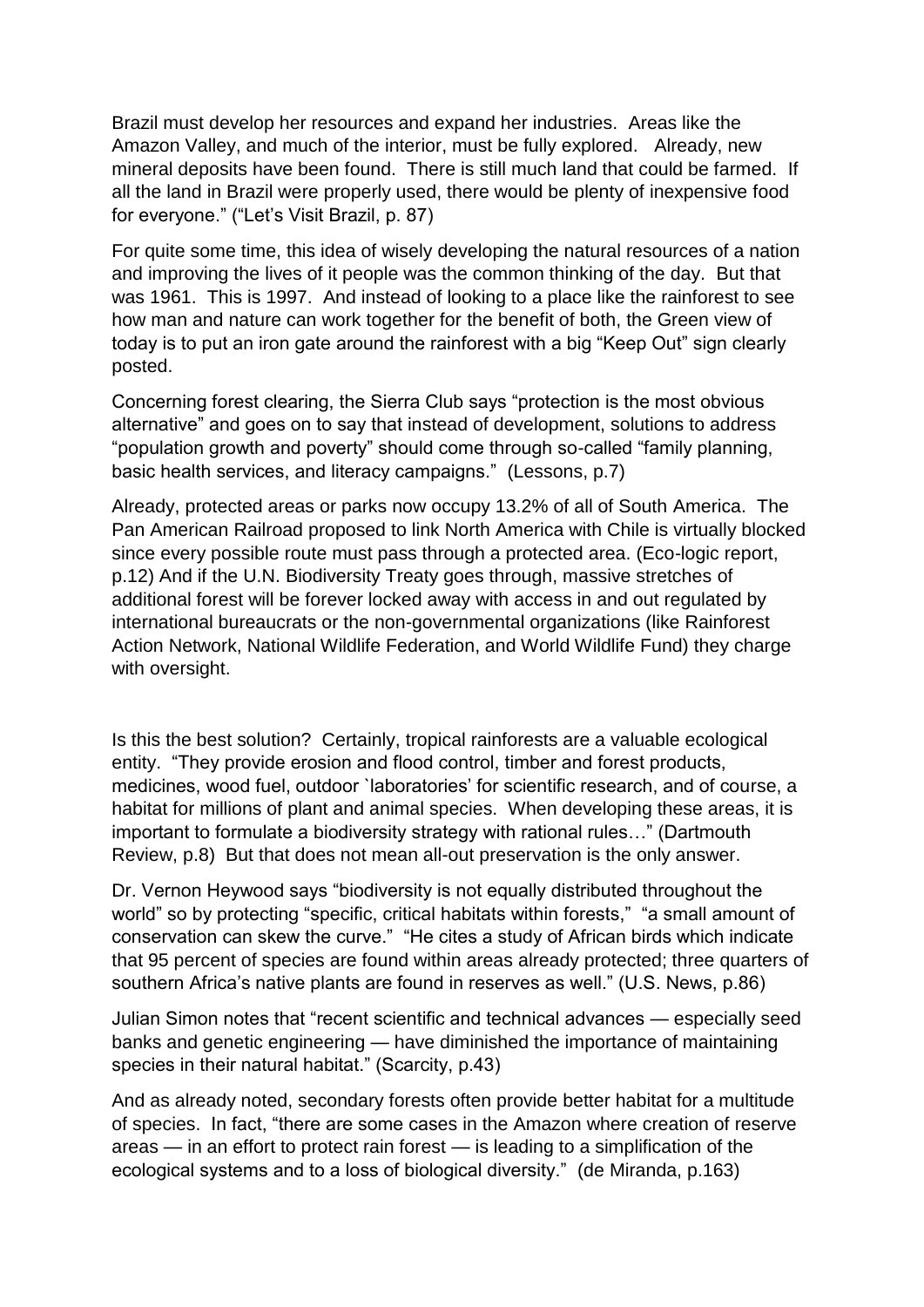And what about the people? Environmentalists may like to keep development out of the Third World and maintain it as some kind of giant wilderness refuge they can visit now and again, but that is hardly in the best interest of the citizens there. And as for the indigenous tribes, they may like to glamorize the lifestyle and discuss it in terms of the noble savage, but as expressed in "The Cross and the Rainforest," "the lifestyle of the rainforest Indian, weaving bodily adornments from leaves and living off nutritious bark and berries, probably holds more charm for white, middle-class environmentalists than it does for the Indians." (p. 147)

Yes, there can be development and environmental protection. Sure many parts of the rainforest have soils that are not best for agriculture. But soil scientist Dr. Edward Krug contends rainforest soil is not "unique" and is "very similar to that of the southeastern U.S." which may not offer optimal conditions but has proven value for many crops.

Robert Schneider of the World Bank says, "What we're seeing is that people are figuring out what you can and cannot do as far as what crops you can grow, what crops you can grow in which soils, where you can put crops when you have to put in pasture, and which fertilizers can be used successfully." (Dartmouth Review, p.8)

Additionally, areas can be developed for particular purposes that can benefit people while reducing impact on more primary forests. In one case, a company has developed a eucalyptus tree that when grown in the rainforest, grows quickly, has a minimum of side branches (which reduces the amount of room it needs), matures in only seven years instead of the 12 it takes in Spain and Portugal or 35 in northern Europe, and can be used for paper production. Said one company spokesman, "We do not cut the Amazon and replace it with eucalyptus — we plant on land…which has already lost biodiversity…By giving this land an economic function, we are preventing further incursion into the Amazon." (Financial Times, 1/8/92)

In the tropics right now, "the large part of wood harvested comes from plantations." Brazil is adding almost 500,000 thousand acres of forest plantation each year, and although these "account for only 2 percent of its forests, they provide 60 percent of the wood harvested." According to Roger Sedjo, "The world's current industrial wood consumption requirements could be produced on about 500 million acres of good forestland, an area only about five percent of the world's current forestland…Natural forests no longer serve as a major source of industrial wood." (Cross and the Rainforest, p.146)

Studies show that even areas that have previously been degraded or completely deforested can have their biodiversity restored. And according to de Miranda, they can even more importantly attain a "new agricultural transformation to recover their biological and production potential."

No matter what is done in the rainforest, however, the need for progress among the peoples of the developing world should not be overlooked. The old Chinese proverb says that when there is food on the table, there are many problems, but when there is no food on the table, there is only one problem.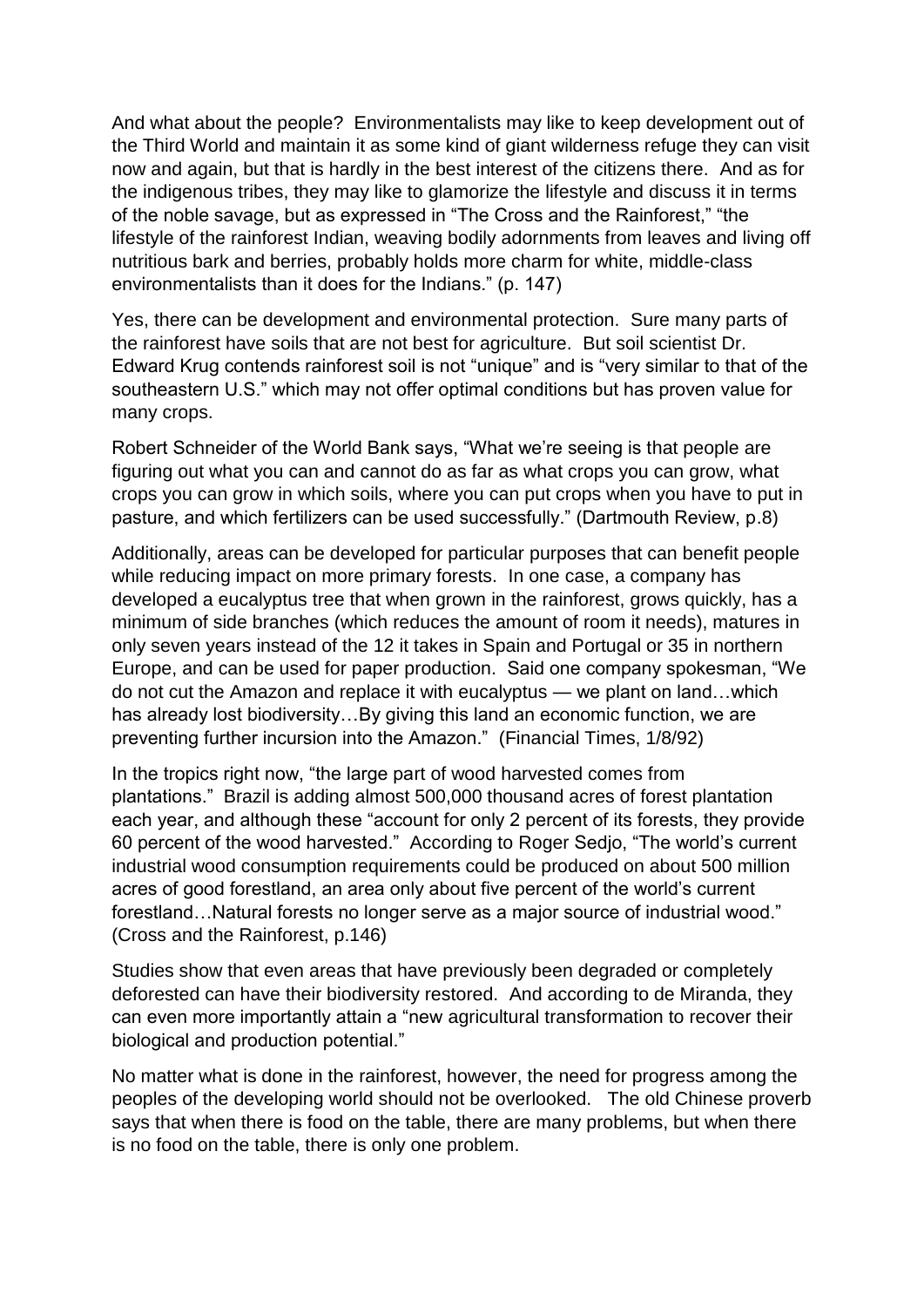Environmentalists may suggest, as they do in the Sierra Club publication, that "acknowledging the earth's sacredness," providing a "holy and awesome restoration of Nature herself," and having a "reverence for trees" are the only things that "can serve as a worldview." But that is not going to feed hungry mouths or provide a better life for the millions who must depend on the earth's natural resources for their sustenance.

Sedjo leads us to at least part of the solution when he affirms, "countries that have achieved economic development almost always had an early period in which forestlands were rapidly converted to productive agricultural lands. Thus conversion is not necessarily undesirable. Forested areas provided the agricultural land that allowed the development of Europe and North America…In summary, economic development promotes forest stability through well-defined and recognized property rights, the enforcement of property rights, the absence of government subsidies to encourage land clearing, and high levels and growth rates of agricultural productivity.

"Historically, humans everywhere have interacted with and `disturbed' forests…In purely economic terms, the actual stock of forestlands exceeded the stock desired by humanity, while the actual stock of farmland was less than desired. Thus there were incentives for adjusting those stocks by converting forestlands into more highly desired agricultural lands. This adjustment does not imply that the conversion trend will continue until all the forests are gone, however.

"The first sentence in Marion Clawson's Forests for Whom and for What? begins, `Forests serve the American people in many ways and have the potential to serve more people in better and more generous ways.' This same insight can be expanded to include all of humanity and all the world's forests." (True State of the Planet, pp. 204-205)

Indeed, even the Amazon rain forest!

#### REFERENCES

Bast, Joseph, L.; Hill, Peter J.; Rue, Richard C. Eco Sanity: A Common Sense Guide to Environmentalism. Lanham, Maryland: Madison Books, 1994.

Budiansky, Stephen. "The Doomsday Myths," U.S. News and World Report, December 13, 1993, pp. 81-91.

Caldwell, John C. Let's Visit Brazil. London: Burke Publishing Company, 1961.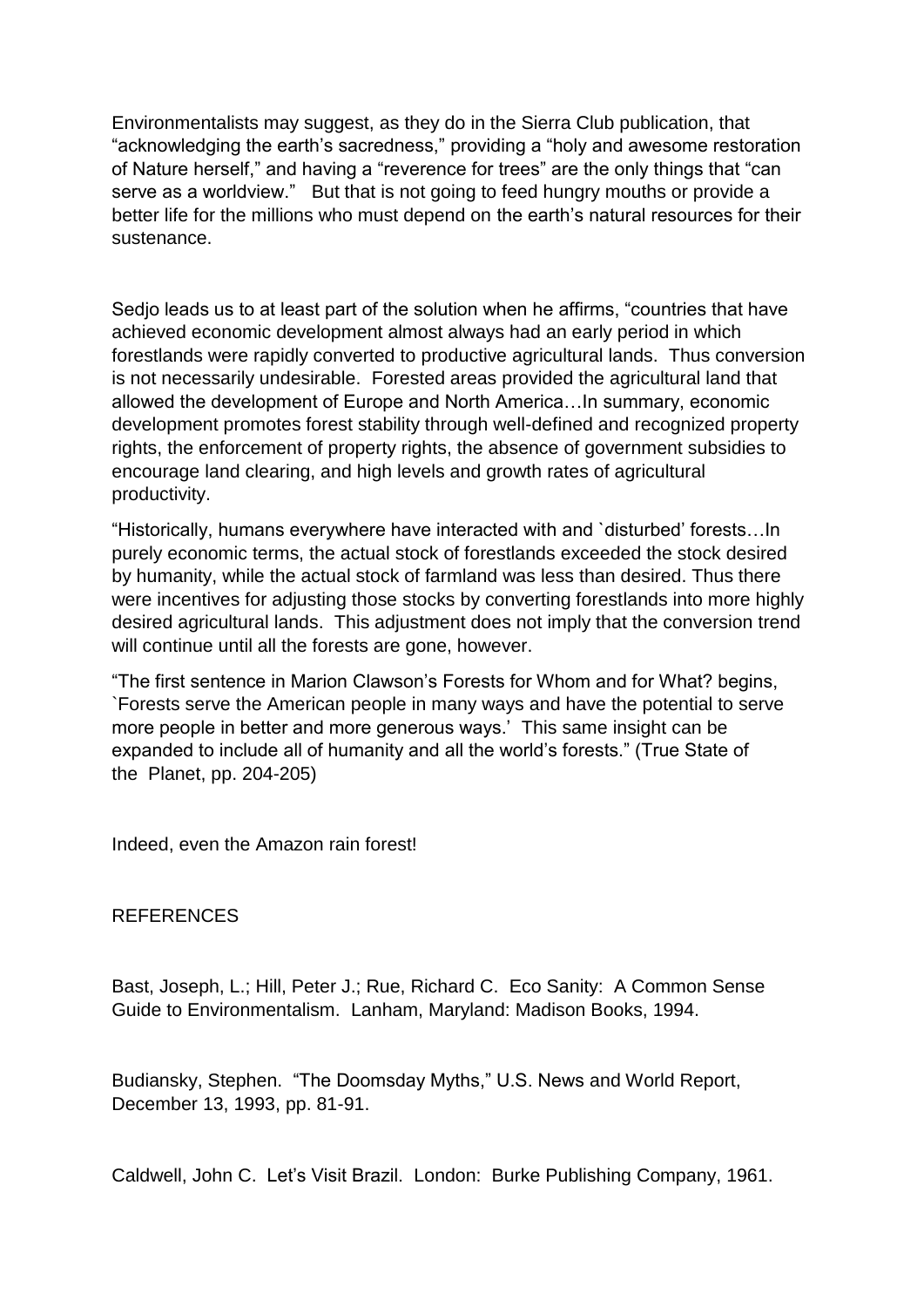Cockburn, Alexander and Hecht, Susanna. The Fate of the Forest. New York: Harper Collins Publishers, 1990.

Coffman, Michael, S. "The Philosophy, Politics and Science of Biological Diversity," Bangor, Maine: Environmental Perspectives Inc., 1994.

de Miranda, Evaristo E. "Tropical Rain Forests: Myths and Facts," Environmental Gore. San Francisco: Pacific Research Institute, 1994.

Durning, Alan. "Cradles of Life," Worldwatch, May/June, 1989, pp. 30-40.

Gore, Albert. Earth in the Balance. New York: Houghton Mifflin Company, 1992.

Hagen, Eric. "The Bungle in the Jungle: Fact and Fiction," The Dartmouth Review, February 17, 1993, p. 8.

Head, Suzanne and Heinz, Robert, ed. Lessons of the Rainforest. San Francisco: Sierra Club Books, 1990.

Lamb, Christina. "Chopping Down Rainforest Myths," Financial Times, January 8, 1992, p. 47.

Lugo, Ariel E. "Estimating Reductions in the Diversity of Tropical Forest Species," Biodiversity. Washington, D.C.: National Academy Press, 1988.

Mann, Charles. "Extinction: Are Ecologists Crying Wolf?," Science, Volume 253, pp. 736-738.

McCullough, David. The Path Between the Seas: The Creation of the Panama Canal, 1870-1914. New York: Simon and Schuster, 1977.

Nalley, Richard. "Is it Too Late for the Rainforests?," Science Digest, April, 1986, pp. 56-85.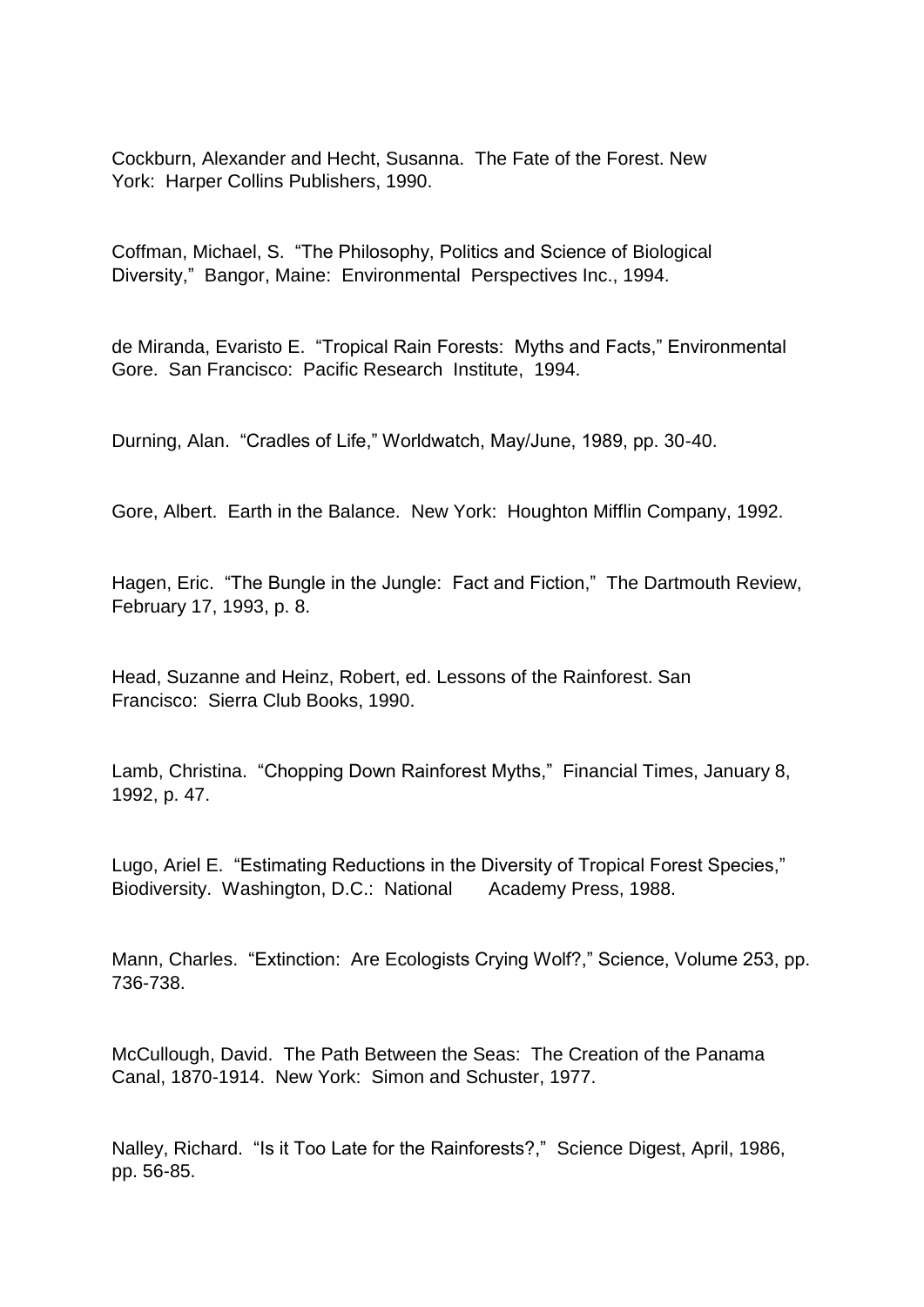National Wildlife Federation, "Educator Guide," Produced by NWF for National Wildlife Week, 1993.

Postel, Sandra. "Global View of a Tropical Disaster," American Forests, November/December, 1988, pp. 25-30.

Rainforest Action Network. "Rates of Rainforest Loss." Fact Sheet #4B, San Francisco, 1995.

Sedjo, Roger. "Forests: Conflicting Signals," The True State of the Planet. New York: The Free Press (Division of Simon and Schuster, Inc.), 1995. (ed. Bailey, Ronald)

Simon, Julian L. "Disappearing Species, Deforestation and Data," Rational Readings on Environmental Concerns. New York: Van Nostrand Reinhold, 1992. (ed. Lehr, Jay H.)

Simon, Julian L. and Myers, Norman. Scarcity or Abundance? A Debate on the Environment. New York: W.W. Norton and Company, 1994.

Smith, Nigel J.H. "Human Induced Landscape Changes in Amazonia," Global Land Use Change: A Perspective from the Columbian Encounter. Madrid: Consejo Superior de Investigaciones Cientificas, 1995.

Whelan, Robert; Kirwan, Joseph, and Haffner, Paul. The Cross and the Rainforest: A Critique of Radical Green Spirituality. Grand Rapids, MI: Acton Institute, 1996.

Whitmore, T.C. and Sayer, J.A. Tropical Deforestation and Species Extinction. London: Chapman and Hall, 1992.

World Resources Institute. "Keep Tropical Forests Alive," Informational Pamphlet, Undated.